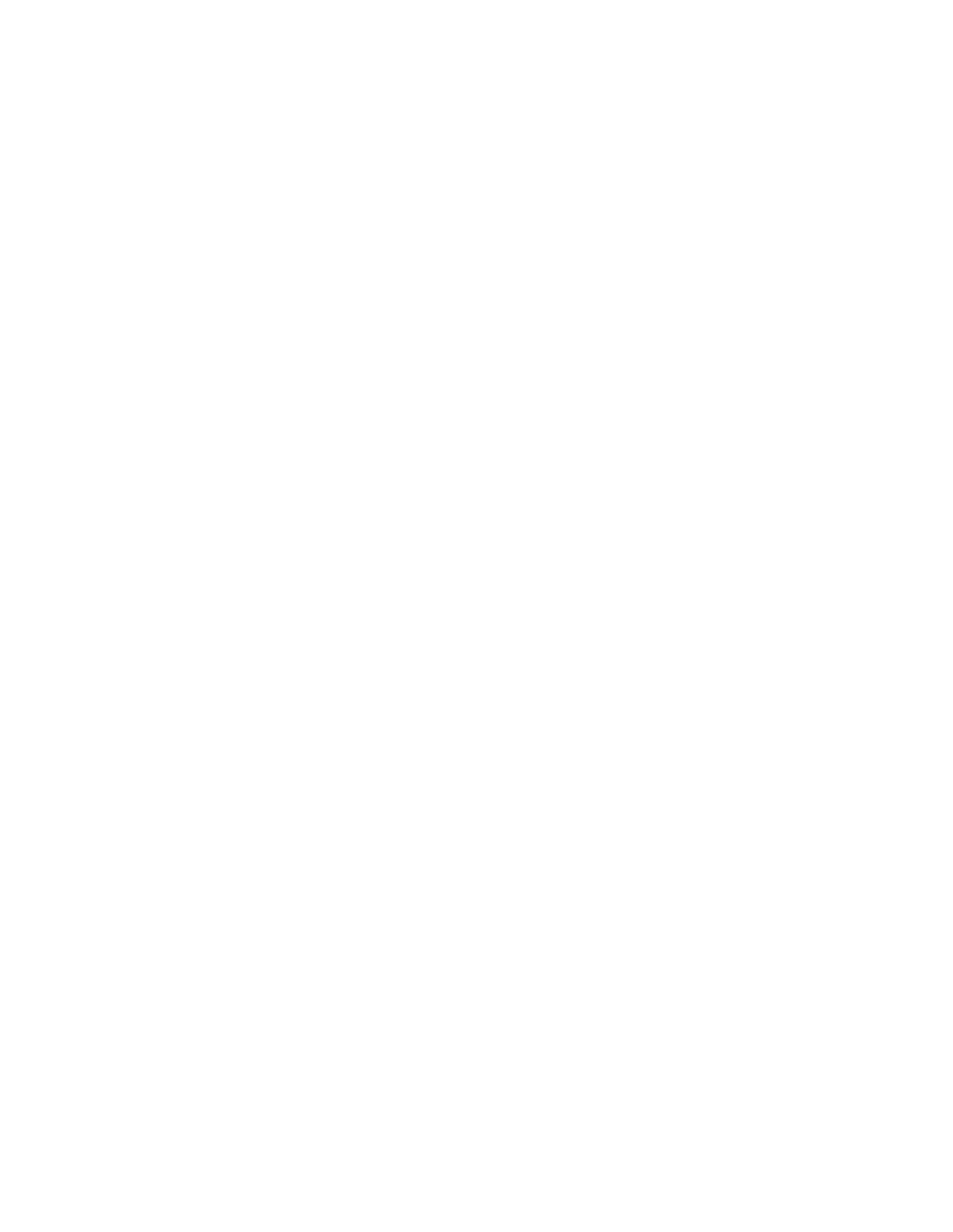#### **EXECUTIVE SUMMARY**

Worsening traffic congestion and increasing reliance on foreign oil affect America's economic competitiveness. Excessive driving contributes to high energy consumption, carbon emissions, and pollution. The costs of maintaining the current structure are untenable. The existing gas tax cannot finance the massive investments needed to fix our deteriorating transportation system.

Increasing transportation sustainability in the United States requires policies that foster changes in travel behavior. Germany's case may provide a helpful example. Although car use has grown in both countries, Germany has been far more successful than the United States in creating a more balanced transportation system.

Sustainability, for the purposes of this report, means encouraging shorter trips by modes of transportation that require less energy and generate less harmful environmental impacts. Moreover, a more sustainable transportation system should foster commerce, reduce energy consumption and carbon emissions, increase safety, provide equal access to destinations for all groups of society, and enhance the quality of life.

#### America's challenge

This report examines the key differences and determinants of travel behavior in Germany and the United States. Americans travel by car twice as much per year as Germans and use transit only a sixth as much. Differences in car reliance between the United States and Germany are not solely due to income or residential density. Germans in the *highest* income quartile make a lower share of their trips by car than Americans in the *lowest* income quartile. And Germans living in low density areas travel by car about as much as Americans living at population densities five times higher.

The result is a transportation system in the United States that is less sustainable than in Germany. The per capita carbon footprint of passenger transportation in the United States is about three times larger than in Germany. Although gas prices in the United States are half those in Germany, Americans spend five percent more of their budgets on transportation than Germans. In government outlays as well (federal, state and local), Germany spends less per capita on transportation than the United States.

#### German policies

German governments at all levels have influenced travel behavior through a series of policies enacted over decades. Pricing, restrictions, and mandated technological improvements help mitigate the harmful impacts of car use. Integration of public transportation at the metropolitan and national levels provide a viable alternative to the car. Targeted regional land planning policies encourage compact, mixed-use development, and thus keep trip distances short and feasible for walking or cycling. These policies were coordinated to ensure their mutually reinforcing impact.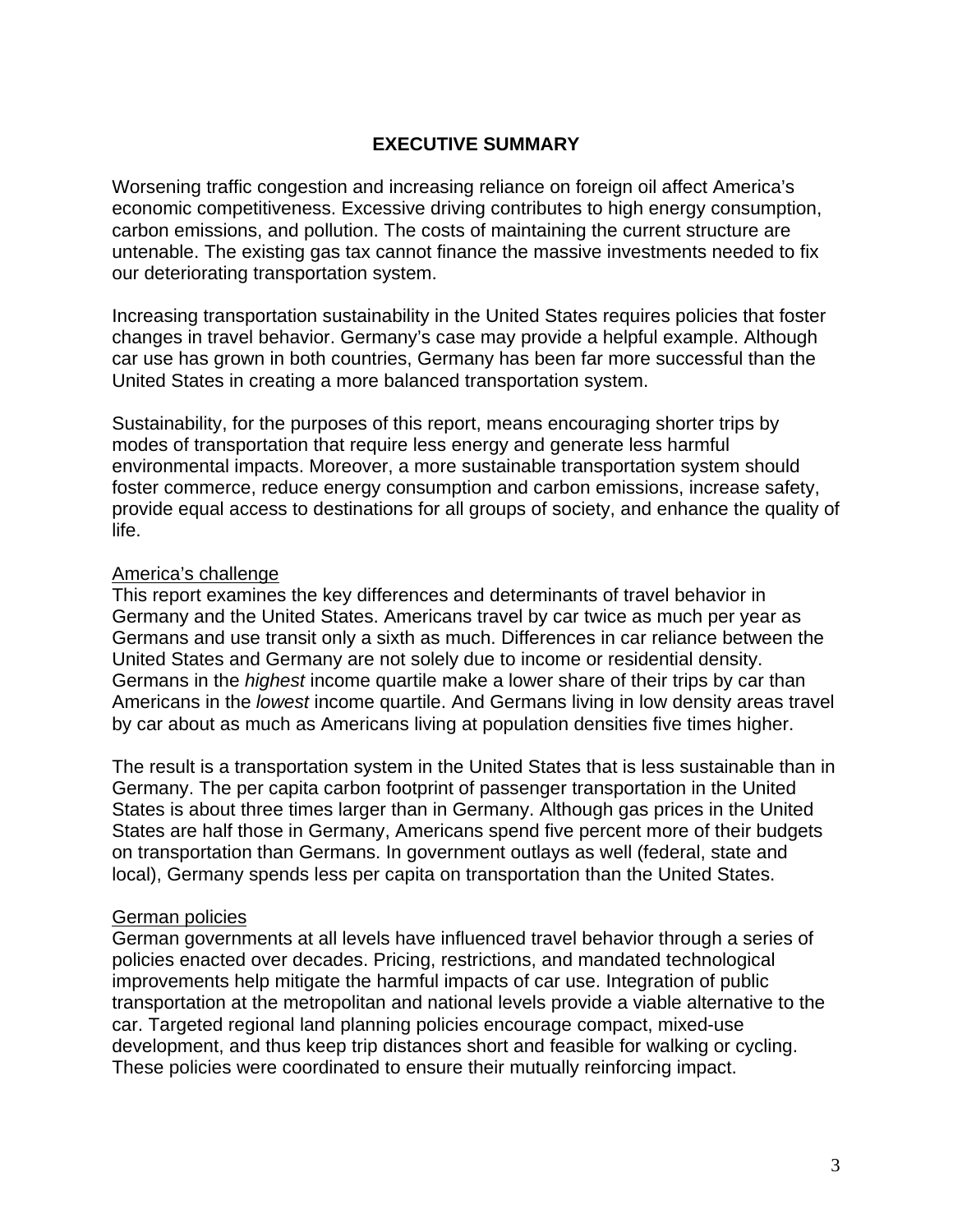#### Lessons for the United States

Public policy can play a major role in reshaping America's transportation system. The German experience offers five lessons to the United States for improving transportation sustainability through changes in travel behavior:

- *1. Get the Price Right* in order to encourage the use of less polluting cars, driving at non-peak hours and more use of public transportation
- *2. Integrate Transit, Cycling, and Walking as Viable Alternatives to the Car*, as a necessary measure to make any sort of car-restrictive measures publicly and politically feasible
- *3. Fully Coordinate and Integrate Planning for Land Use and Transportation* to discourage car-dependent sprawl and promote transit-oriented development
- *4. Public Information and Education to Make Changes Feasible* are essential in conveying the benefits of more sustainable policies and enforcing their results over the long term
- *5. Implement Policies in Stages with a Long Term Perspective* because it takes considerable time to gather the necessary public and political support and to develop appropriate measures.

#### A New Federal Approach

A window of opportunity for changes in transportation policy is opening in the United States. There is an impending transportation funding crisis, a deep recession, highly volatile energy prices, and imminent U.S. engagement in international climate change discussions. Moreover, the next update of the federal transportation law is due in the fall of 2009.

These opportunities require political commitment from Congress and the White House to a new set of federal policies. The focus should be on investing in infrastructure that supports the competitiveness and environmental sustainability of the nation, rather than funding unworthy pork barrel projects of individual states or districts. This will require a level playing field between all modes and a firm commitment to integrating transportation, land use, housing, and economic development plans in order to serve the projected growth over the next several decades.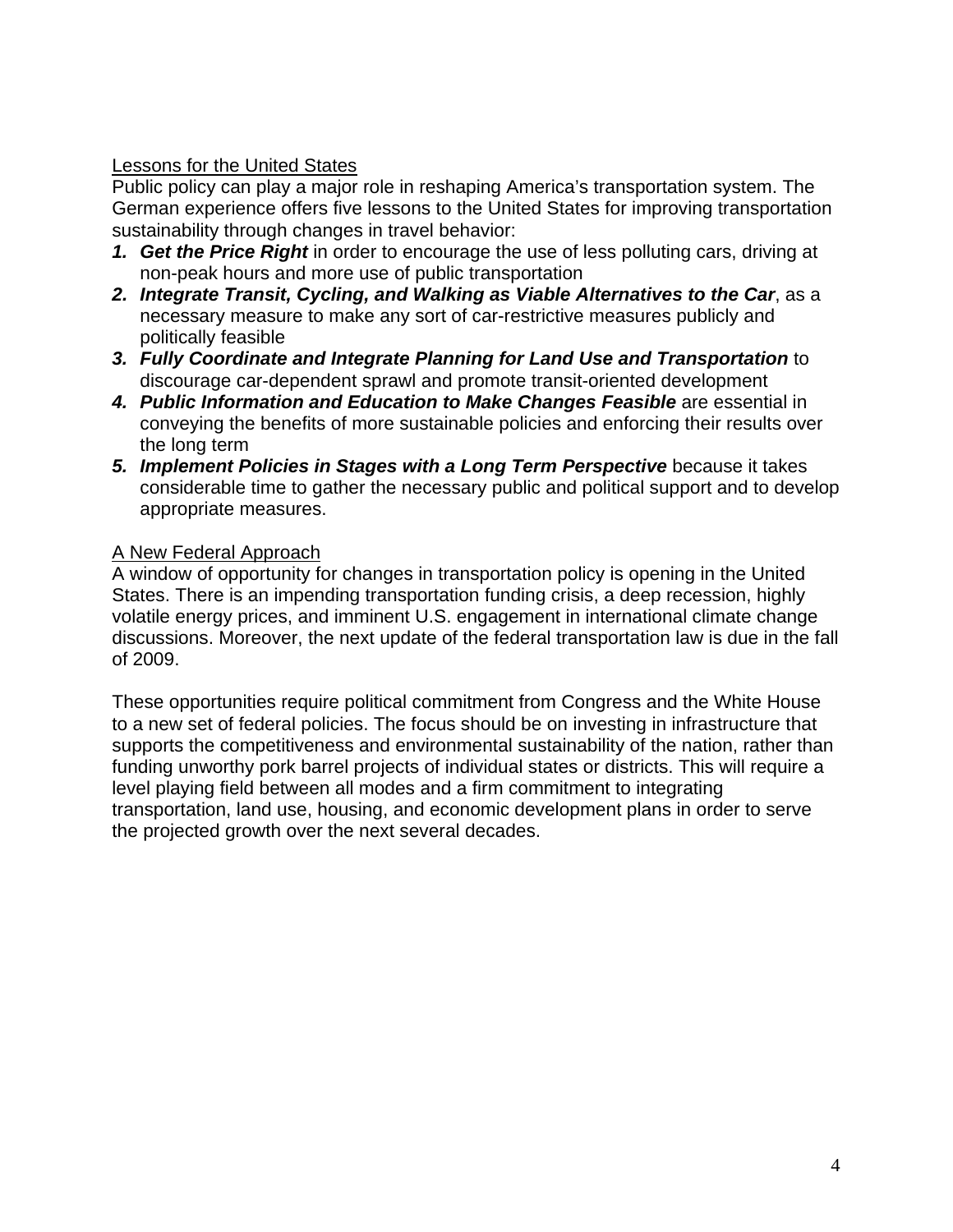#### **I. INTRODUCTION**

Long before climate change became a leading topic, countries in Western Europe and North America recognized the need to mitigate the negative impacts of their transportation systems.<sup>[2](#page-37-1)</sup> This issue has become a policy priority in many countries, with the widely reached consensus on the role of greenhouse gases in climate change. Most countries are far from achieving the goal of transportation sustainability currently, with the United States often cited as one of the worst examples.

Sustainability, for the purposes of this report, means encouraging shorter trips by modes of transportation that require less energy and cause less environmental harm. Moreover, a more sustainable transportation system should foster commerce, reduce energy consumption and carbon emissions, increase safety, provide equal access to destinations for all groups of society, and enhance the quality of life.

Increasing transportation sustainability in the United States requires policies that change travel behavior. While perhaps more difficult to achieve than improvements in technology, travel behavior change has the potential of reaping far greater and lasting sustainability gains. Germany's case may provide a helpful example. Although car use has grown in both countries, Germany has been far more successful than the United States in creating a balanced transportation system.

This report examines the applicable German transportation policies that could ultimately lead to a more sustainable U.S. transportation system. It starts with an overview of the similarities between the two nations. Next, it contrasts their degrees of transportation sustainability and explains how certain transportation and land use policies influence travel behavior. The report concludes with recommendations for future transportation policy in the United States based on this comparison.

#### **II. POLITICAL AND ECONOMIC SIMILARITIES**

Germany presents a number of similarities to the United States, rendering the comparison of their transportation systems meaningful. The United States and Germany are democracies with federal systems of government, in which the interaction of national, state and local levels shapes transportation policy. Both countries have market economies with significant government involvement in the transportation sector. They are among the wealthiest countries in the world, although the United States had a higher per-capita income (\$45,800) than Germany (\$40,400) in 2007.<sup>[3](#page-37-1)</sup> Both countries have extensive roadway systems; along with China's, they are the largest in the world.<sup>[4](#page-37-1)</sup>

In terms of car ownership, Germany comes closer to the United States than almost any other country. The car ownership rate in Germany is 72 percent of the U.S. rate—560 cars versus 780 cars per 1,000 inhabitants.<sup>[5](#page-37-1)</sup> Like Americans, most German households have a car, but Germans are less likely to own a second or third car. While the growth of the car ownership rate has slowed in Germany it has continued to rise in the United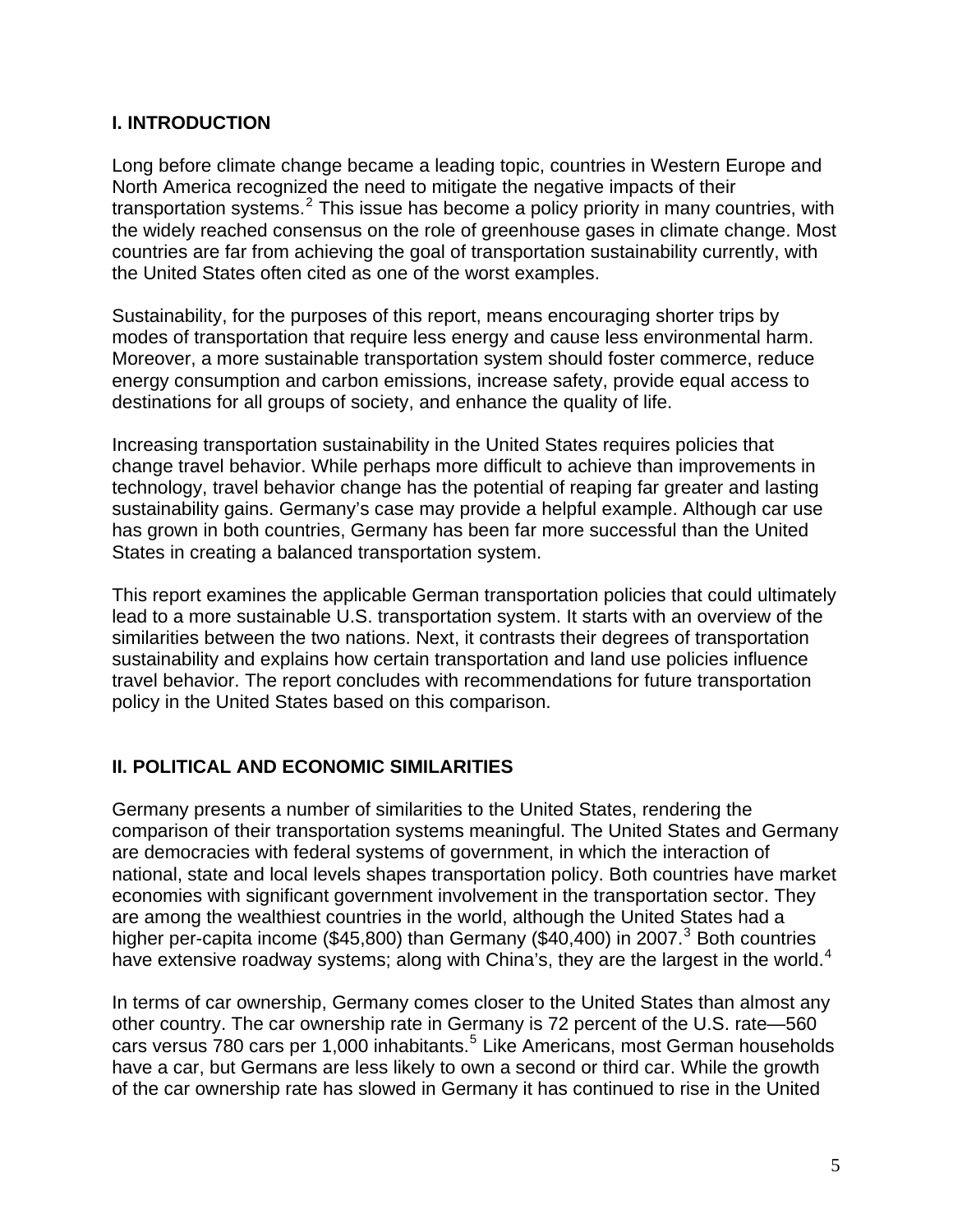States since 1990 (Figure 1). The status symbol of the car contributes to the high rates of car ownership in both Germany and the United States.<sup>[6](#page-37-1)</sup>



**Figure 1. Trends in Car and Light Truck Ownership per 1000 Inhabitants in Germany and the United States, 1960-2005**

Both the United States and Germany have highly developed car manufacturing sectors. While General Motors, Ford, and Chrysler (the "Big Three") have been struggling lately, the German car makers BMW, Daimler, Porsche, Audi, and Volkswagen raised their market shares overseas.<sup>[7](#page-37-1)</sup> While the global economic downturn that started in 2008 affected the entire world auto market, German manufacturers are faring better than their American counterparts.<sup>[8](#page-37-1)</sup>

The car manufacturing and services industry is twice as important to the overall German economy (20 percent of GDP) as it is for the American economy (less than 10 percent of GDP).<sup>[9](#page-37-1)</sup> The German lobbies for car manufacturers (German Association of the Automotive Industry - VDA) and car users (German Automobile Association -ADAC) are at least as powerful as their American counterparts—the Motor Vehicle Manufacturers Association (MVMA) and the American Automobile Association (AAA).

Although suburban sprawl is most often associated with the United States, German cities have also been decentralizing.[10](#page-37-1) Much stricter land use controls and planning regulations have ensured a more compact pattern of metropolitan development in Germany, but the trend toward decentralization of German cities is strong.<sup>[11](#page-37-1)</sup>

Much of the development in and around German cities is as new as that around American cities, since many German cities were almost completely destroyed in World

*Sources*: BMVBS 2007, FHWA 2007, Pucher and Lefevre 1996.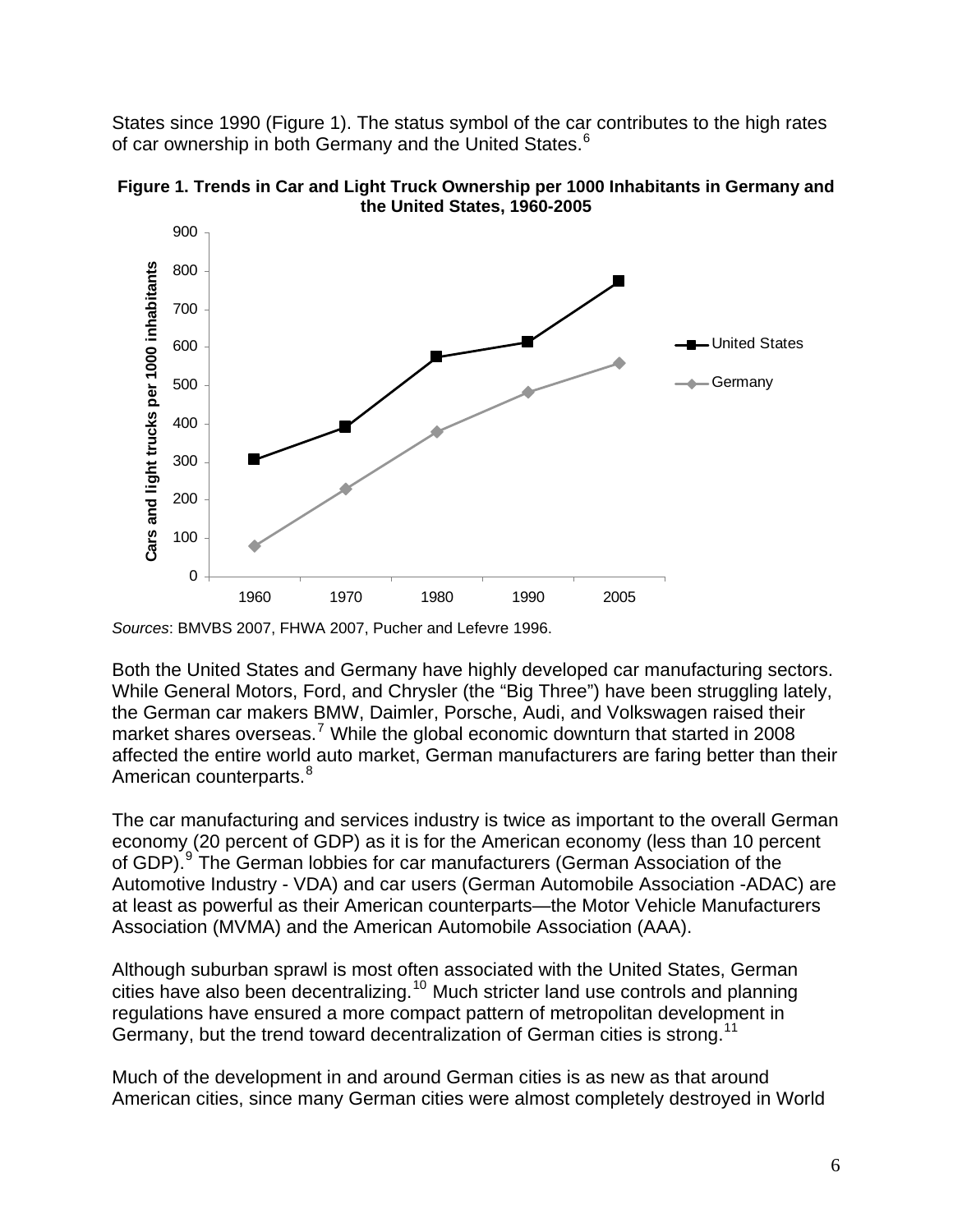War II.<sup>[12](#page-37-1)</sup> The decentralization of German cities since World War II has been fueled by rapidly increasing household incomes, soaring car ownership, and extensive road construction subsidized by the government. Current land use patterns in German metropolitan areas are not simply the result of centuries of dense development.

#### **III. COMPARING OVERALL TRANSPORTATION SUSTAINABILITY**

There is no agreement in the literature on the exact definition of sustainability. For the purpose of this report, encouraging shorter trips by non-polluting, less energy consuming and healthier modes of transportation is an essential component of a more sustainable transportation system. Moreover, a more sustainable transportation system should stimulate the economy, reduce energy consumption and the carbon footprint, increase safety, provide equal access to destinations for all groups of society, and increase the overall quality of life.<sup>[13](#page-37-1)</sup>

|                                                                                                                                   | <b>United States</b> | Germany |
|-----------------------------------------------------------------------------------------------------------------------------------|----------------------|---------|
| Car $CO2$ emissions per capita, in pounds, 2005                                                                                   | 8,600                | 2,900   |
| Miles per gallon, vehicle fleet, 2005                                                                                             | 20                   | 30      |
| Energy use per passenger per year, in million British thermal units<br>(BTU), 2004-2005                                           | 55                   | 17      |
| Energy use per passenger mile, in British thermal units (BTU),<br>2004-2005                                                       |                      |         |
| Cars and Light Trucks Average                                                                                                     | 6,250                | 3,050   |
| <b>Transit Bus</b>                                                                                                                | 6,850                | 1,700   |
| Light Rail                                                                                                                        | 4,550                | 2,000   |
| <b>Heavy Rail</b>                                                                                                                 | 4,100                | 2,250   |
| Percent of household budget for transportation, 2003                                                                              | 19                   | 14      |
| Traffic fatalities per 100,000 population, 2002-2005                                                                              | 14.7                 | 6.5     |
| Cyclist fatalities per 100 million miles of cycling, 2002-2005                                                                    | 18.0                 | 4.0     |
| Pedestrian fatalities per 100 million miles of walking, 2002-2005                                                                 | 8.0                  | 4.0     |
| Car fatalities per billion miles of car travel, 2002-2005                                                                         | 14.4                 | 12.5    |
| Government transit subsidy as share of public transportation<br>operating budgets, in percent, for all levels of government, 2006 | 62                   | 26      |

#### **Table 1. Passenger Travel and Sustainability**

*Sources:* Own calculations based on the following sources (not cited elsewhere in the text):

Association of German Transit Agencies (VDV), "VDV Statistics 2002" (2002);

German Federal Environmental Protection Agency (UBA), *Comparison of Emissions of Different Modes of Transport* (German Federal Environmental Protection Agency, 2005);

Oak Ridge National Laboratories, "Transportation Energy Data Book" (2007);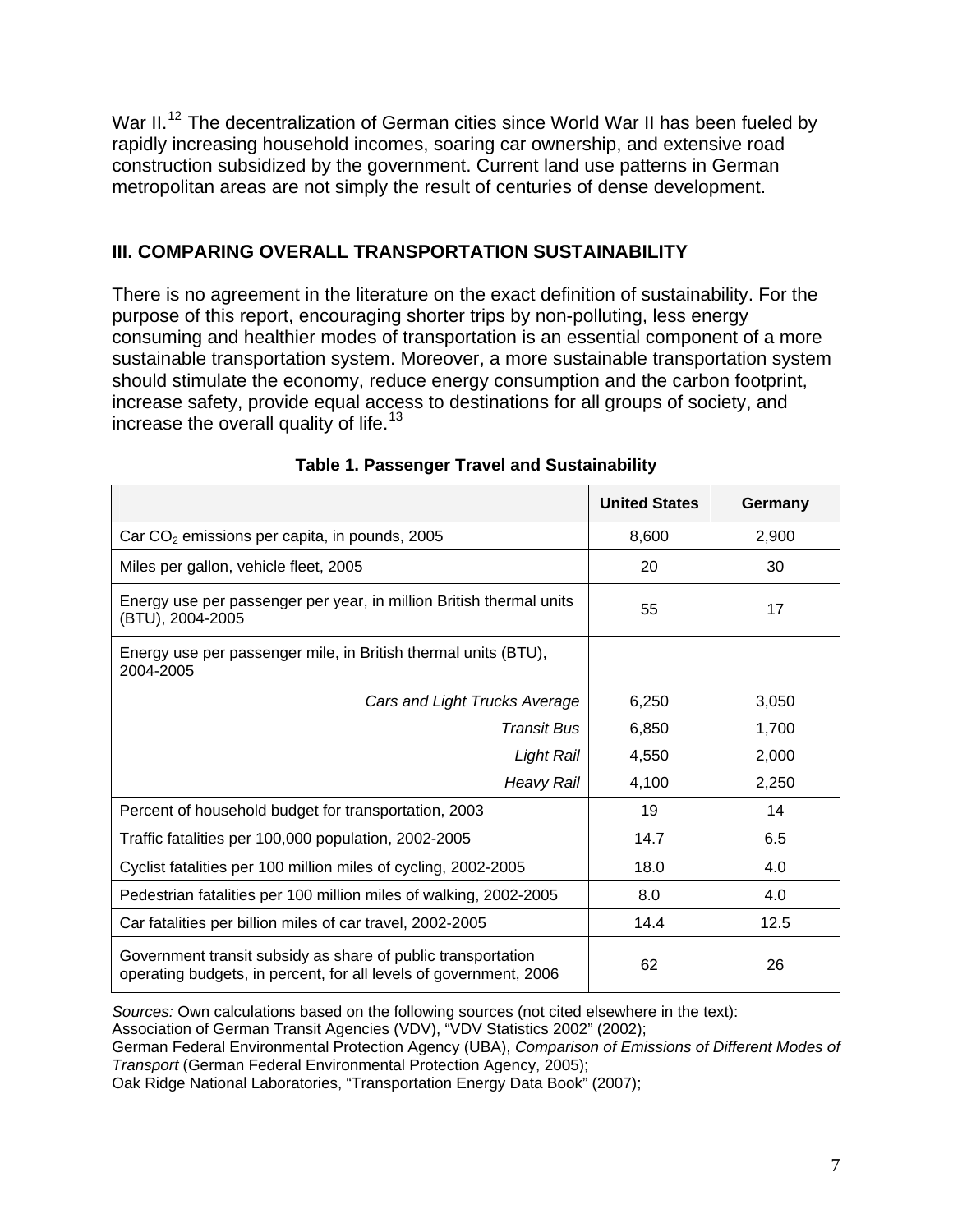John Pucher, "Public Transportation." In Susan Hanson and Genevieve Giuliano, eds. *Geography of Urban Transportation*, (New York: Guilford Press, 2004), p. 199-236.

Even though the countries display many similarities, the transportation system is more sustainable in Germany than in the United States, judging from a range of environmental, social, and economic indicators (Table 1). Much of the difference is due to dissimilar travel behavior in the two countries, which is partly the result of different policies.

From an environmental perspective, transportation related energy use and  $CO<sub>2</sub>$ emissions per capita in Germany are only about a third of the U.S. rate. That is mainly explained by more car use in the United States.<sup>[14](#page-37-1)</sup> In addition, the car and light truck fleet in the United States are 50 percent less energy efficient as in Germany. Even within the public transportation sector, German buses are four times as fuel-efficient as American buses on the basis of energy use per passenger kilometer, primarily due to more passengers per vehicle and more modern buses and trains.<sup>[15](#page-37-1)</sup>

The transportation network is also safer in Germany. For example, total traffic fatalities per capita in the United States are 2.3 times higher.<sup>[16](#page-37-1)</sup> The differences in traffic safety are especially striking for U.S. cyclists, whose fatality rate per mile cycled is over four times higher. Even car travel is safer in Germany, with slightly lower fatality rates per mile driven.<sup>[17](#page-37-1)</sup> The better traffic safety in Germany is due to better and more extensive cycling and walking infrastructure, better motorist training, traffic calming of most residential neighborhoods, and traffic priority for non-motorized transportation. [18](#page-37-1)

Better alternatives to the automobile and less car dependence also lead to greater economic sustainability of transportation in Germany. At the household level, Americans spend five percent more of their budgets on transportation, mainly related to ownership costs of multiple cars.[19](#page-37-1) Americans spend more than Germans although Americans drive with gas sold at half the price (see Figure 3). Moreover, the public sector in Germany spends less on transportation than the United States per capita.<sup>[20](#page-37-1)</sup> That is mostly due to the provision of less expensive walking, cycling, and public transportation facilities instead of massive roadway and parking supply, as in the United States.

These indicators show that the German passenger transportation system is more sustainable than America's. Germans use more fuel efficient cars, buses, and light rail. Consequently, they consume less fuel, spend less money on transportation, and have a smaller transportation carbon footprint. In addition, the German transportation system is safer than the U.S. system, as shown by the number of traffic fatalities per capita, per trip, and per mile traveled.

#### **IV. KEY DIFFERENCES AND DETERMINANTS OF TRAVEL BEHAVIOR**

Individuals make their daily transportation decisions based, in part, on incentives, directions, and investments established by public policy decisions. Governments influence individual travel behavior through transportation, land use, housing,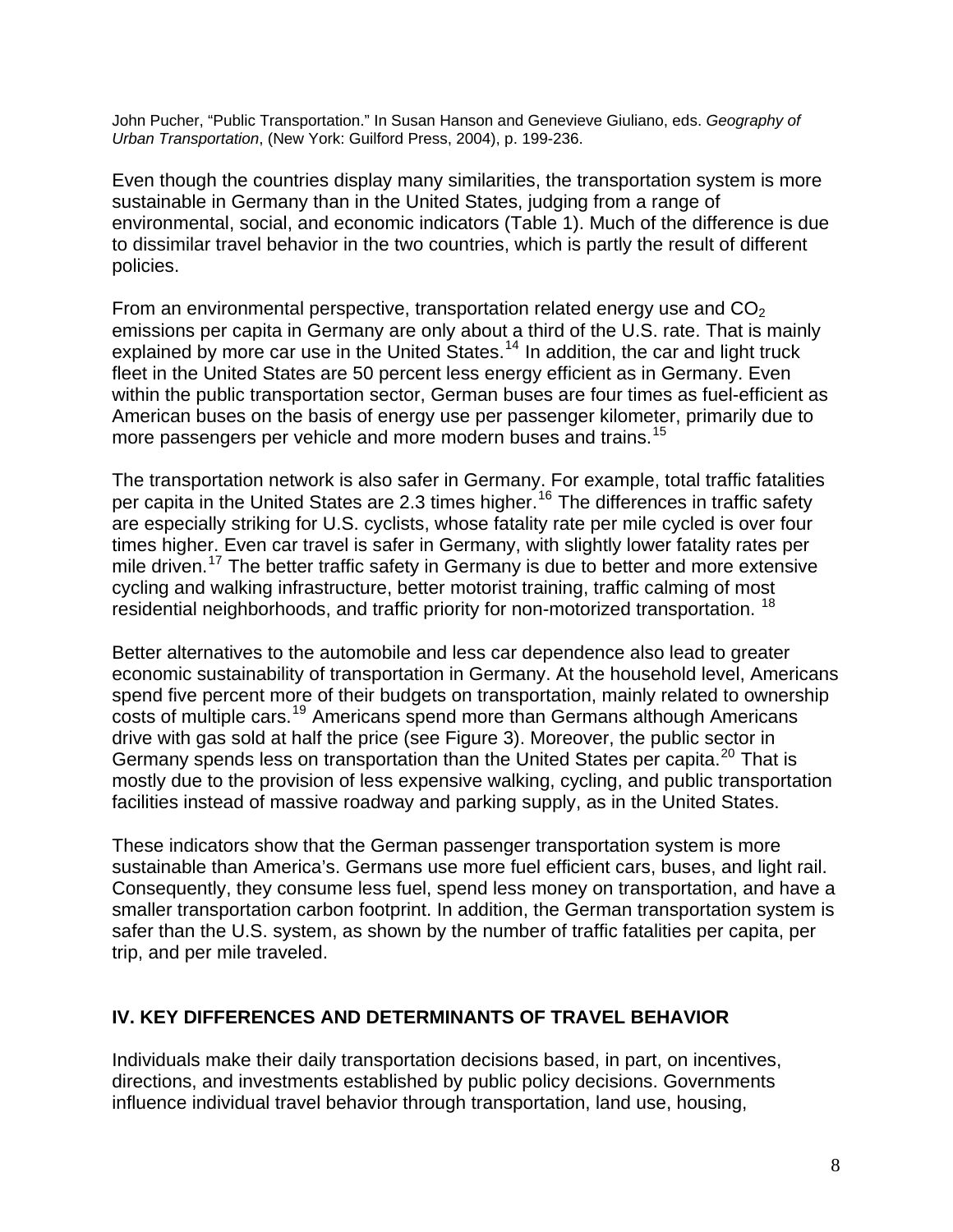metropolitan development, and taxation policies. Other important factors influencing travel behavior include individual demographic and socioeconomic characteristics, spatial development patterns, and cultural preferences.<sup>[21](#page-37-1)</sup> This section starts by analyzing patterns in travel behavior in Germany and the United States. Following, it presents the results of a multivariate analysis of the factors that influence travel behavior. Data employed are from the latest national travel surveys in Germany (Mobility in Germany 2002) and the United States (National Household Travel Survey  $2001$ .<sup>[22](#page-37-1)</sup> The Appendix presents the methodology and the statistical results.

|                                                                      | <b>United States</b> | Germany |
|----------------------------------------------------------------------|----------------------|---------|
| <b>Travel indicators</b>                                             |                      |         |
| Average number of trips per person per day                           | 4.1                  | 3.3     |
| Average trip distance, in miles                                      | 9.9                  | 6.9     |
| Average distance traveled per person per day, in miles               | 40                   | 23      |
| Car use and ownership                                                |                      |         |
| Average miles of car travel per person per year, in miles            | 14,900               | 6,800   |
| Average vehicle miles of car travel per person per year, in<br>miles | 9,200                | 4,400   |
| Percent of all trips made by car                                     | 86                   | 61      |
| Percent of short trips (less than a mile) made by car                | 67                   | 27      |
| Cars per 1000 inhabitants                                            | 780                  | 560     |
| <b>Public transportation ridership</b>                               |                      |         |
| Annual linked public transportation trips per capita, 2005           | 21                   | 133     |
| Percent of all trips made by transit                                 | $\overline{2}$       | 8       |
| Non-motorized modes of transportation                                |                      |         |
| Percent of all trips made by bike                                    | 1                    | 9       |
| Percent of all trips made on foot                                    | 9                    | 23      |

|  |  | Table 2. Differences in Travel Behavior in Germany and the United States, 2001-2002 |  |  |
|--|--|-------------------------------------------------------------------------------------|--|--|
|--|--|-------------------------------------------------------------------------------------|--|--|

*Sources:* Own calculations based on the U.S. National Household Travel Survey 2001 and Mobility in Germany 2002;

American Public Transportation Association (APTA), "Transportation Factbook" (2006); Association of German Transit Agencies (VDV), "VDV Statistics 2007" (2008)*.*

Table 2 shows some indicators describing the travel patterns in the two countries. Americans make more and longer daily trips than Germans. As a result, they travel seventeen miles more per day as the average German. Most of the additional travel is by car (Figure 2). Overall, Americans travel by car about twice as much as Germans.

Americans are more car-dependent than Germans regardless of income level or residential density. For example, Germans in the *highest* income quartile made a smaller share of their trips by car than Americans in the *lowest* income quartile (68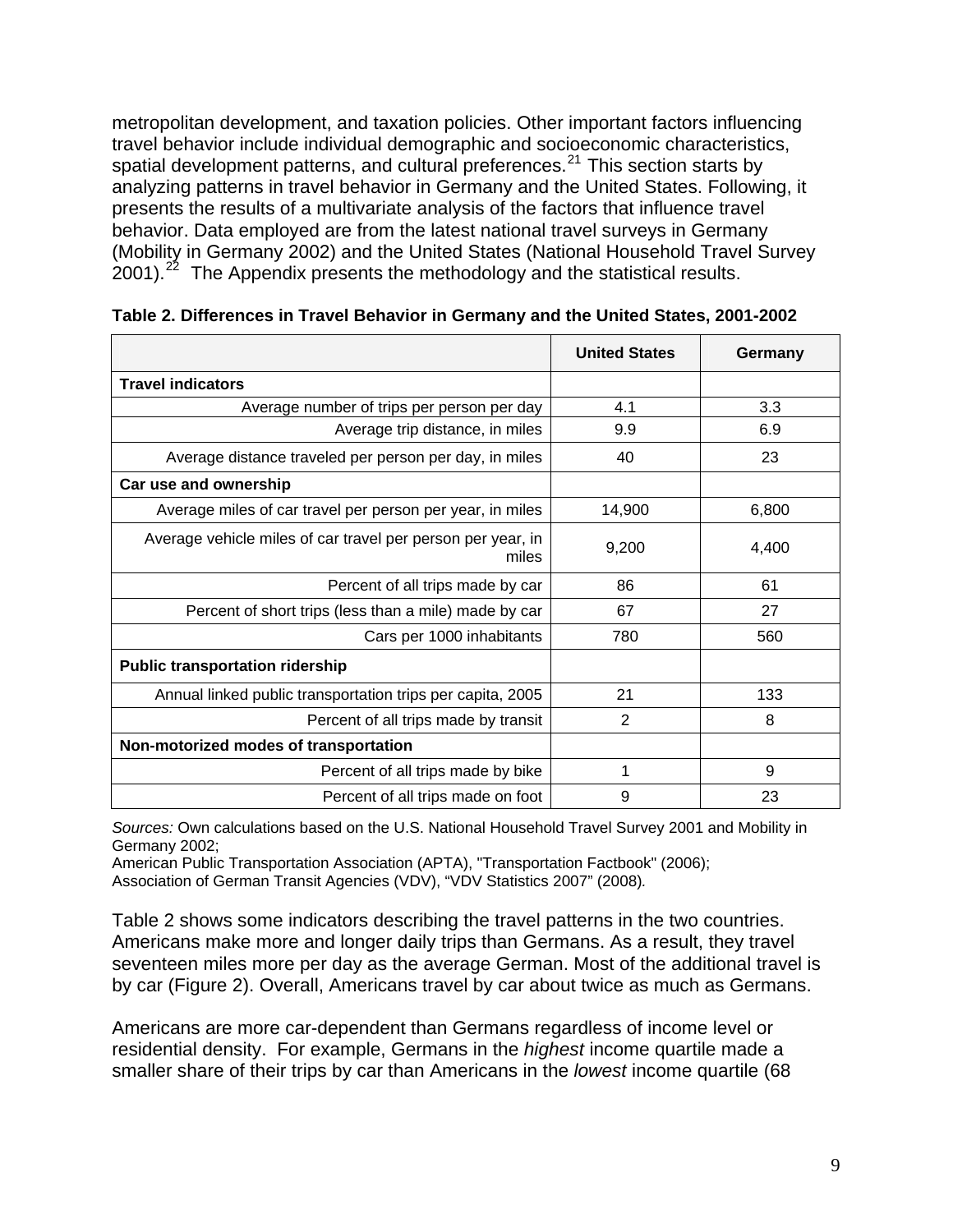percent vs. 82 percent). In addition, Germans living in low density areas traveled roughly the same as Americans living at population densities five times higher.<sup>[23](#page-37-1)</sup>





*Sources:* Own calculations based on the U.S. National Household Travel Survey 2001 and Mobility in Germany 2002.

As Table 2 shows, Germans make six times as many linked public transportation trips per capita per year as Americans. That difference results from Germany's more extensive public transportation system, better intermodal connections, high frequencies of service, and more modern vehicles. In addition, Germans bike and walk more than Americans thanks to the much more extensive cycling and walking infrastructure and denser land patterns in German cities.

Our multivariate analysis presents the impact of a series of factors on German and U.S. travel behavior.<sup>[24](#page-37-1)</sup> Travel patterns are reflected by the variables daily travel distance per inhabitant, average daily miles of car travel per inhabitant and individual choice of transportation mode. The socioeconomic and demographic factors are based on individual level data from the two national travel surveys. Spatial development variables (population density, mix of land use) and transportation policies supplement the individual characteristics. Transportation policies could not be measured directly, but were captured through policy outcome variables including: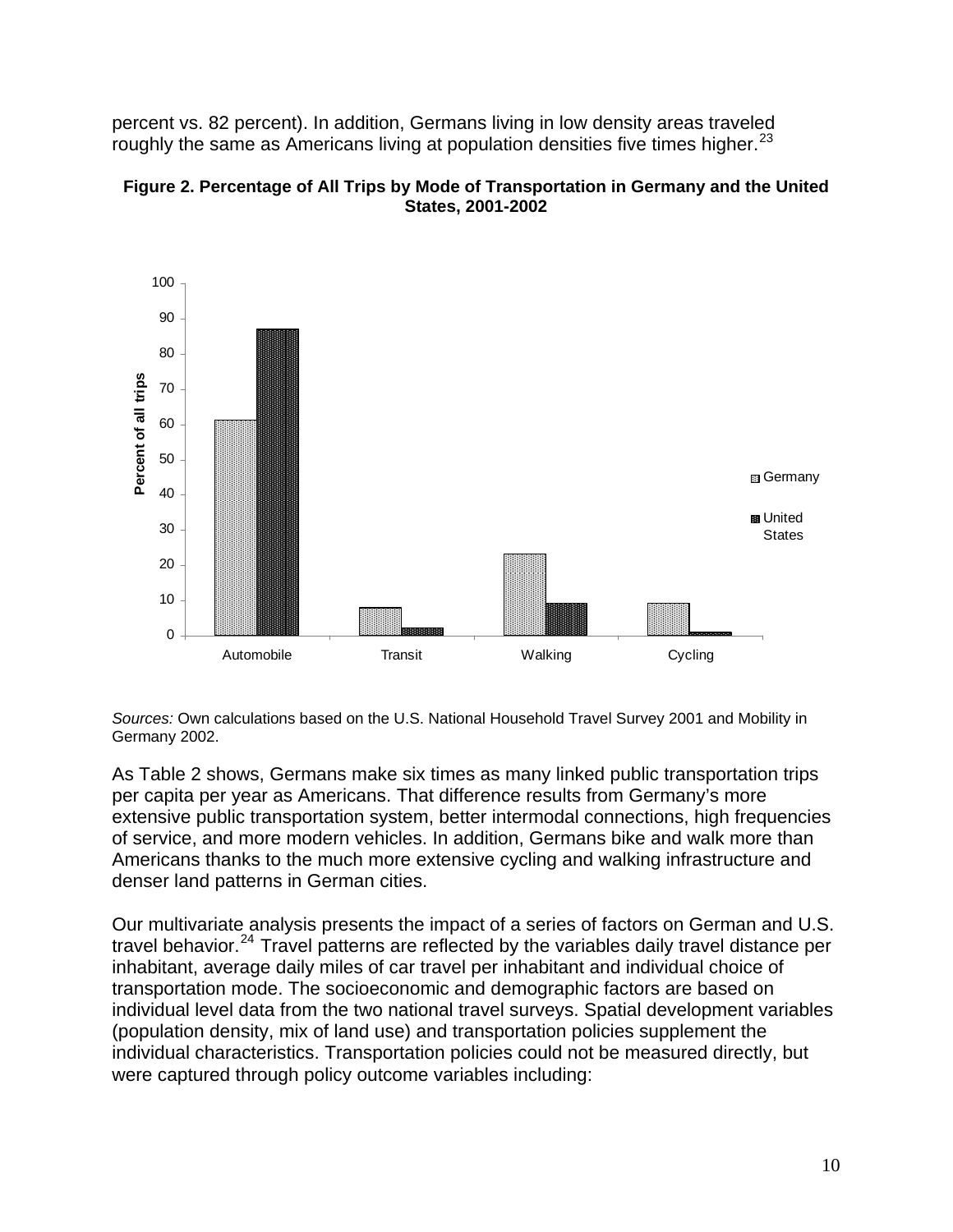- (1) Automobile operating costs per mile as a proxy for gasoline taxation. This variable is based on local gasoline prices and fuel efficiency of the household vehicle.
- (2) Household distance from public transportation, as a substitute for transit access and supply.
- (3) Relative speed of a car trip vs. other modes of transportation, as a proxy for road supply, time cost, and attractiveness of public transportation versus car.

The results of our models show that transportation policies and spatial development variables each account for 25 percent of the explained variability in travel behavior, the rest being accounted by individual characteristics. Making car use more expensive reduces the distance driven in both Germany and the United States. A 10 percent increase in car operating costs is associated with a 2 percent decrease in driving distance. In addition, American drivers are more sensitive to higher car use costs than Germans. This result may be explained by the already more economical driving behavior in Germany.

In both countries, people living in denser, mixed-use developments with transit access make fewer and shorter car trips. Americans have a tendency to reduce their daily travel distance if they live in these types of areas. However, they still make most short trips by car. This higher level of car use in the United States is most likely related to lower regional population densities and limited accessibility without a car. But when transit alternatives are available, Americans are willing to drive less.

If people can travel by car faster than by public transportation, they will choose to drive. In both countries, one mile per hour increase in car speed increases the likelihood of choosing to drive by about 7 percent. Public transportation becomes attractive when driving takes a long time (in case of congestion, speed regulations, traffic calming zones). In Germany, the average car travel speed is 33 percent lower than in the United States. This lower car travel speed contributes to higher levels of public transportation use in Germany.

This multivariate analysis points towards the importance of transportation policies in shaping travel behavior. Even controlling for socio-economic and demographic factors and spatial development variables, all income groups in the United States are more car dependent than Germans. While individual characteristics matter, the incentives provided by government influence people's travel patterns.

#### **V. PUBLIC POLICIES THAT PROMOTE SUSTAINABLE TRANSPORTATION IN GERMANY**

This section focuses on five categories of government policies that have been particularly important to transportation sustainability in Germany.<sup>[25](#page-37-1)</sup>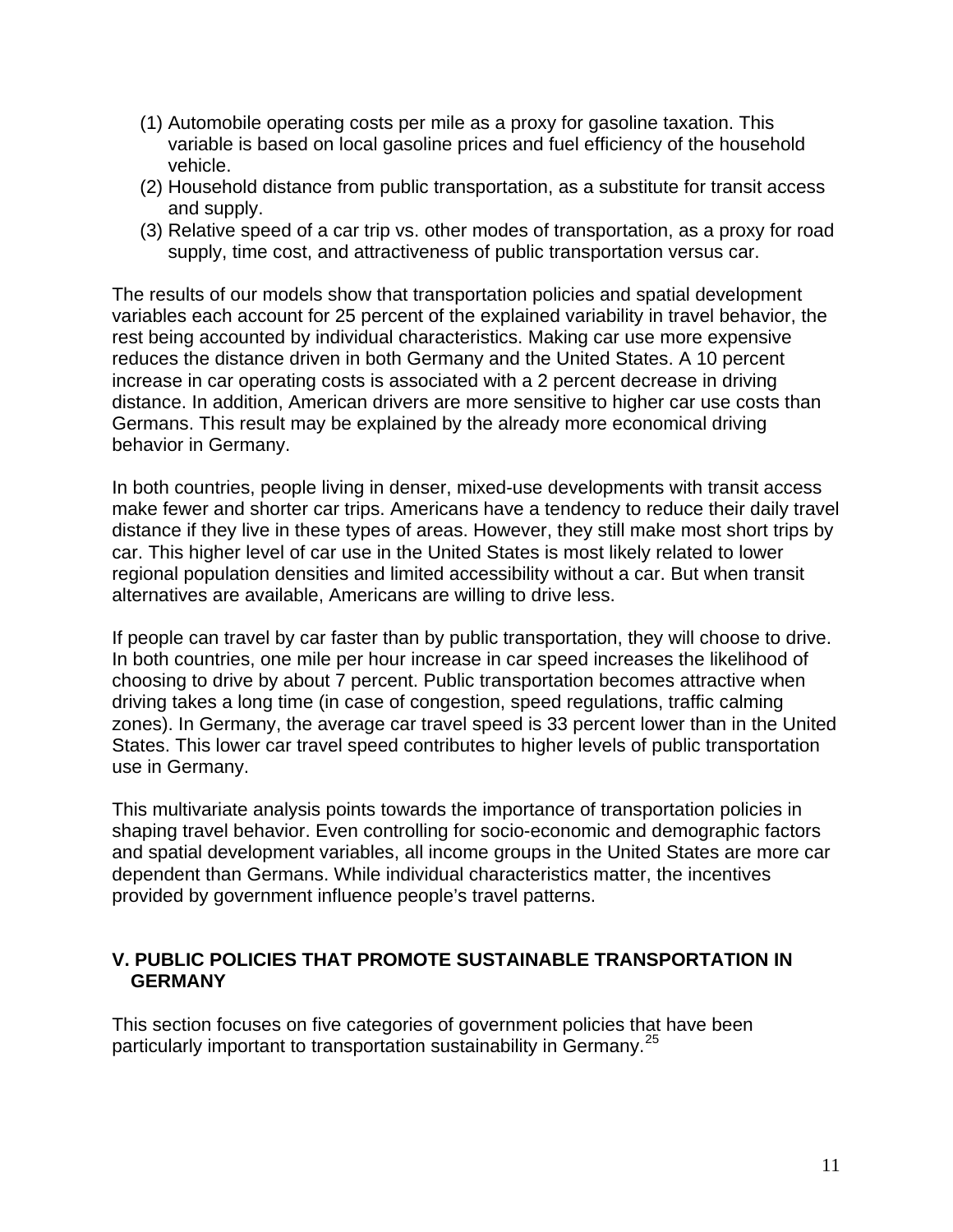First, pricing, restrictions, and mandated technological improvements help mitigate the harmful impacts of car use. Second, Integration and coordination of public transportation at the regional and national levels provide a viable alternative to the car. Third, targeted regional land planning policies encourage compact, mixed-use development, and thus keep trip distances short and feasible on foot or by bike. Fourth, in addition, local and federal governments can make walking and cycling safe and convenient modes of travel. And fifth, all these policies are most effective when they are fully coordinated to ensure their mutually reinforcing impact. The analysis of this set of policies contrasts the approaches in Germany and the United States.

#### *A. Mitigating the Harmful Impacts of Car Use*

While there are clear mobility benefits that come with car use, it also produces negative effects such as traffic congestion, pollution, and diminished traffic safety. Targeted pricing and regulation policies can help manage car travel demand and reduce pollution, traffic congestion and accidents. Table 3 at the end of this section summarizes these policies, as implemented in Germany and the United States.

**Costs of car use**: The overall cost of owning and operating a similar car is about 50 percent higher in Germany than in the United States.<sup>[26](#page-37-1)</sup> Most of that difference is due to much higher taxes and fees in Germany. For example, sales taxes on new cars were three times higher in Germany than in most American states in 2007.<sup>[27](#page-37-1)</sup> Similarly, annual vehicle registration fees are generally higher in Germany, but they vary greatly in both countries.<sup>[28](#page-37-1)</sup>

Another major difference is the cost of obtaining a driver's license. It costs an average driver-to-be roughly \$2,200 to obtain a driver's license in Germany. In many U.S. states, a license can be obtained for roughly  $$100.<sup>29</sup>$  $$100.<sup>29</sup>$  $$100.<sup>29</sup>$  The higher cost in Germany is due to a mandatory minimum number of hours of driving lessons, sold by private driving schools. Many states do not require obligatory on road driving lessons to obtain a driver's license. High schools often provide driving lessons as part of their curriculum. In addition, the license fee itself is 2.5 times higher in Germany than in the United States.

Gasoline taxation also has a significant impact on costs. The fuel tax was nine times higher in Germany than in the United States in 2006 and Figure 3 shows that the gap between German and American fuel prices has increased over time.<sup>[30](#page-37-1)</sup> While gasoline cost about 70 percent more in Germany than in the U.S. in 1990, the difference increased to 107 percent in 2006. That was partly due to an explicit policy of regular, annual increases in the gas tax in Germany between 1999 and 2003. The Green Party initiated this measure when it became part of the governing coalition in 1998.

The tax increase was explicitly designated as an environmental tax intended to curb car use and promote the purchase of more fuel-efficient cars. $31$  Studies found that this fiveyear policy resulted in 11 percent reduction in the energy use of passenger transportation, 9 percent reduction in carbon emissions, 12 percent increase in public transportation ridership, and only 1 percent growth in vehicle miles traveled per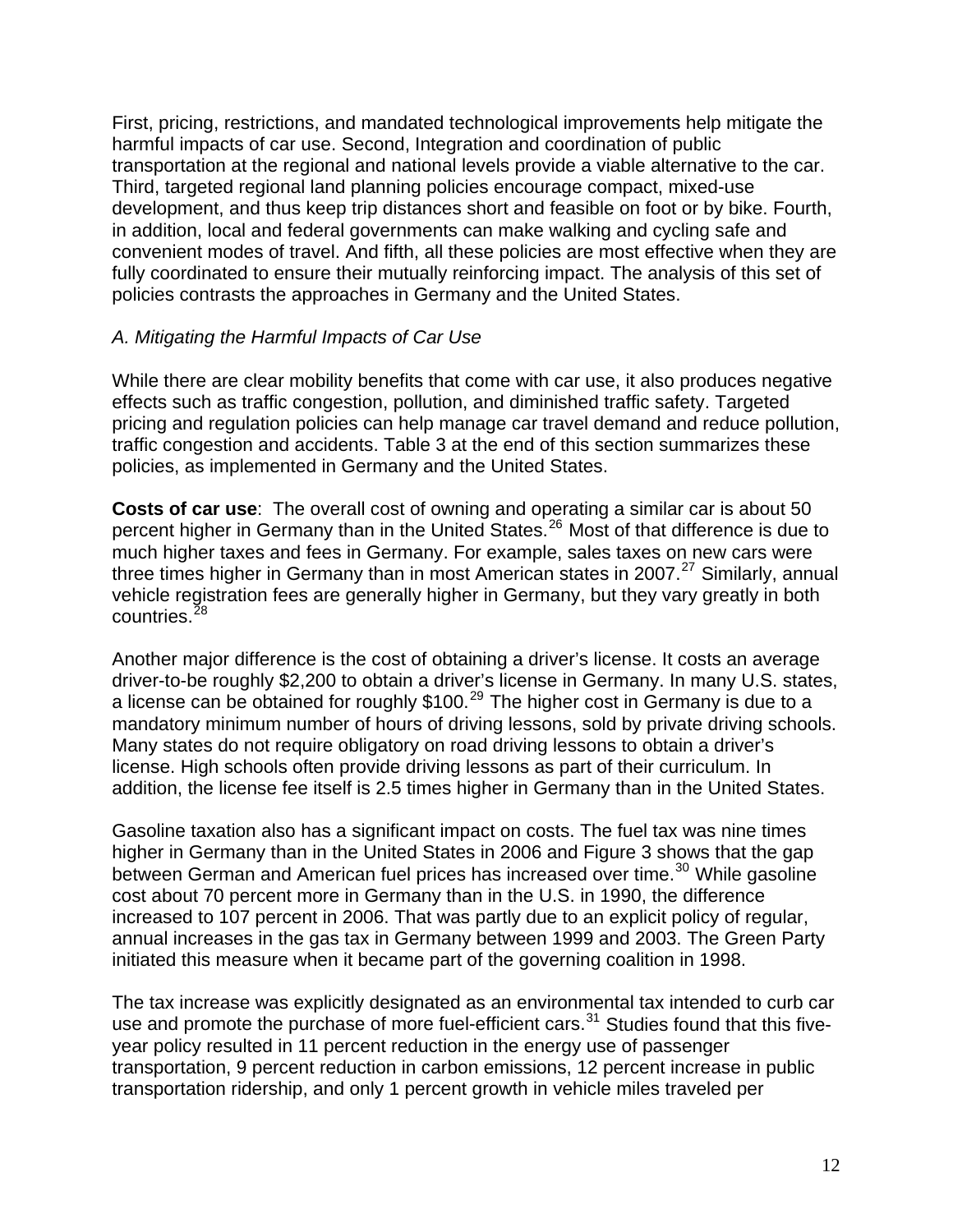person.<sup>[32](#page-37-1)</sup> Though the policy expired in 2003, the five-year implementation of the environmental tax helped boost gas taxes and prices permanently.





*Note*: In current US dollars, using PPP conversion. *Sources*: International Energy Agency (IEA), "Energy Prices and Taxes" (2008).

The higher cost of car use in Germany provides funding not only for highways, but also for other government spending (Figure 4). Highway user tax revenue in Germany was 2.6 times higher than government road spending in 2006. With no earmarking of taxes for transportation as in the United States, highway user tax revenue is used to finance other government projects. In contrast, highway users receive net subsidies in the United States. Indeed, fuel and other highway user taxes are not sufficient to cover government spending on roads. The federal, state and local governments in the U.S. covered only 72 percent of highways spending from highway revenues in 2006.<sup>[33](#page-37-1)</sup> Moreover, the federal Highway Trust Fund, which receives the revenues from the federal gas tax, began running a negative balance in the fall of  $2008.<sup>34</sup>$  $2008.<sup>34</sup>$  $2008.<sup>34</sup>$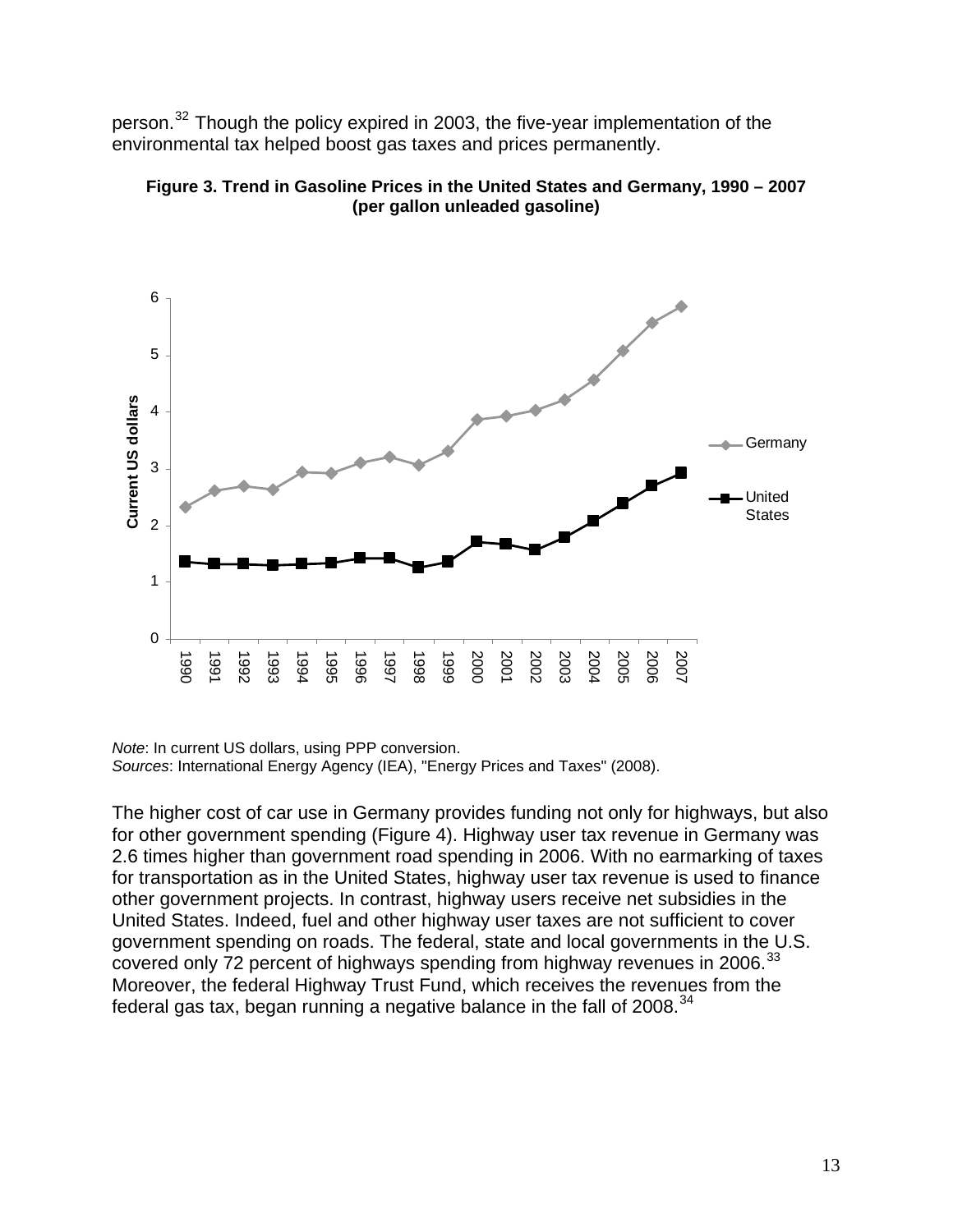

**Figure 4. Highway User Taxes and Fees as Share of Road Expenditures by All Levels of Government in Germany and the United States** 

**Restrictions on car use**: Compared to the United States, German cities place far more restrictions on car use in terms of road layouts, lower speeds, and less parking. Overall, the supply of roads per capita is less than half as much in Germany as in the United States.<sup>[35](#page-37-1)</sup> In addition, there is a policy of discouraging traffic through city centers in Germany.[36](#page-37-1) German cities create deliberate dead-ends, turn restrictions, one-way street networks, and extensive car free zones. High-speed limited access highways (Autobahns) rarely penetrate city centers in Germany as they do in most U.S. cities.<sup>[37](#page-37-1)</sup>

Most German cities also have much lower speed limits than cities the United States. Roughly 70 to 80 percent of the German city road network has speed limits of 19 miles per hour or less.<sup>[38](#page-37-1)</sup> Almost all residential neighborhoods employ speed-inhibiting measures, such as restrictions to 19 miles per hour signs ("Tempo 30"), road narrowing, raised intersections and crosswalks, and speed humps. Road designs such as traffic circles, extra curves, zigzag routes, and artificial dead-ends created by mid-block street closures contribute to lower car speeds. Many residential streets in Germany—both in the central city and in new suburban developments—impose even lower speed limits, requiring cars to travel at 'walking speed,' set at 4 miles per hour. Importantly, traffic calming is usually area-wide and not for isolated streets. It ensures that through -traffic

*Sources*: BMVBS 2007, FHWA 2007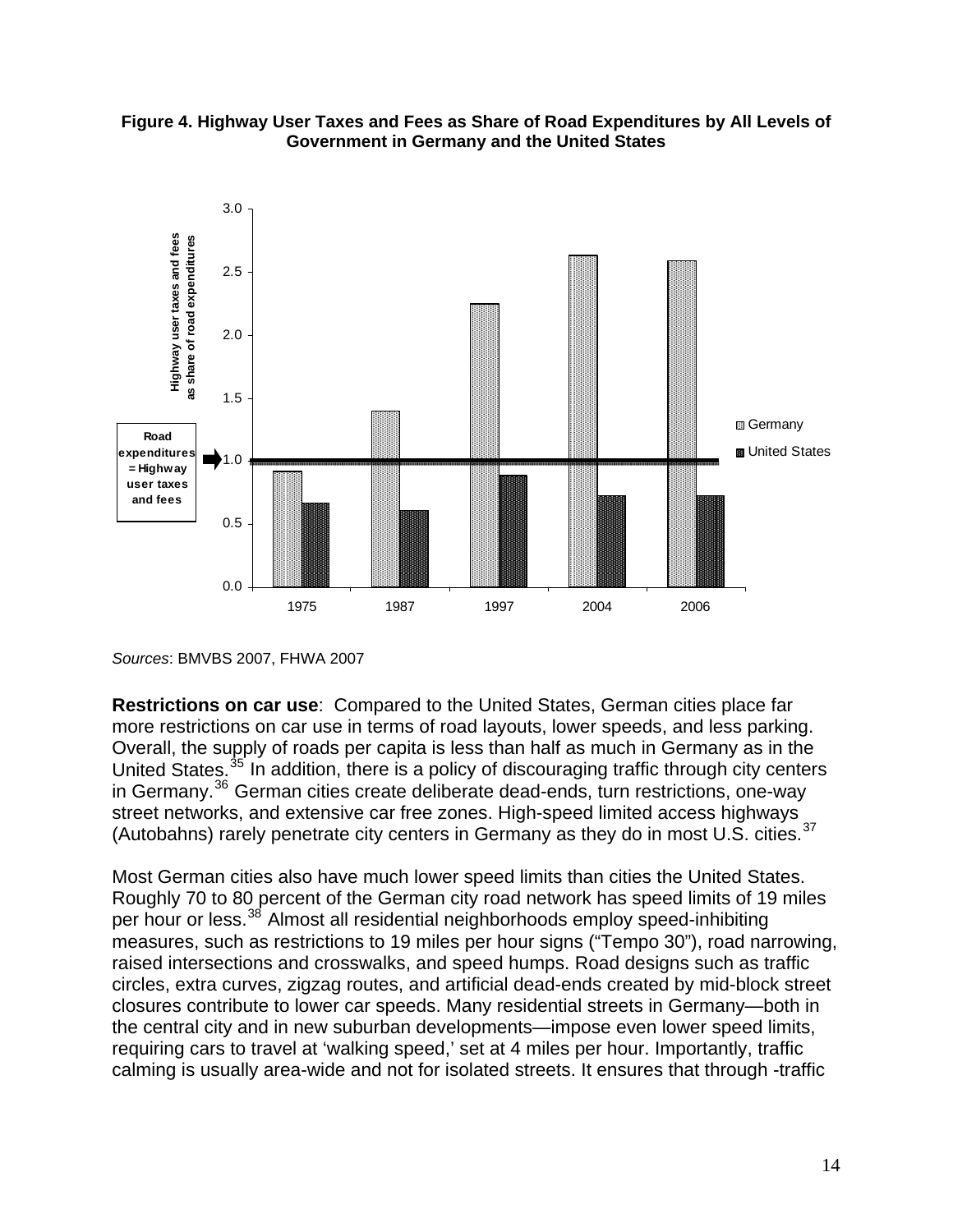uses arterial roads designed to handle it instead of shifting traffic from one residential street to another.

Another measure discouraging car use in German cities is the high price and restricted supply of parking.<sup>[39](#page-37-1)</sup> While 95 percent of parking in American cities is free of charge to the driver, most parking in German cities requires payment, especially in the city center.[40](#page-37-1) Further, the supply of parking in German cities is more limited than in the United States. One study estimates that German cities have only 39 percent as many parking spaces per 1,000 jobs as American cities.<sup>[41](#page-37-1)</sup>

**Vehicle technology policy**: Both the United States and Germany are world technology leaders. Higher fuel taxes in Germany, however, encourage more energy efficient cars. The German car fleet was 50 percent more fuel efficient than American cars and light trucks in 2005.<sup>[42](#page-37-1)</sup> Over the past 15 years, the average fuel efficiency of U.S. vehicle fleet increased only slightly. On average, the cars used by Americans in 2005 were less fuel efficient than the cars driven by Germans as far back as  $1980.<sup>43</sup>$  $1980.<sup>43</sup>$  $1980.<sup>43</sup>$ 

Germany relies mainly on tax incentives to encourage the purchase and use of more fuel efficient and less polluting cars. The United States uses mainly federal standards. The high level of gas taxes is the driver of fuel efficiency technology in Germany, as throughout Europe. In addition, annual registration fees in Germany favor less polluting, more fuel efficient cars with small engines.<sup>[44](#page-37-1)</sup> The United States provides income tax credits for hybrid and other fuel efficient cars. In addition, the United States experimented with taxes on fuel inefficient cars in the late 1970s. The "gas guzzler tax" has been paid by manufacturers of cars averaging less than 22.5 miles per gallon. However, this tax does not apply to pick-up trucks or sport utility vehicles. While successful initially, the U.S. federal Corporate Average Fuel Efficiency (CAFE) standards have remained virtually unchanged since 1985, though in December 2008 Congress approved a new fuel-economy target of 35 mpg by the year 2020.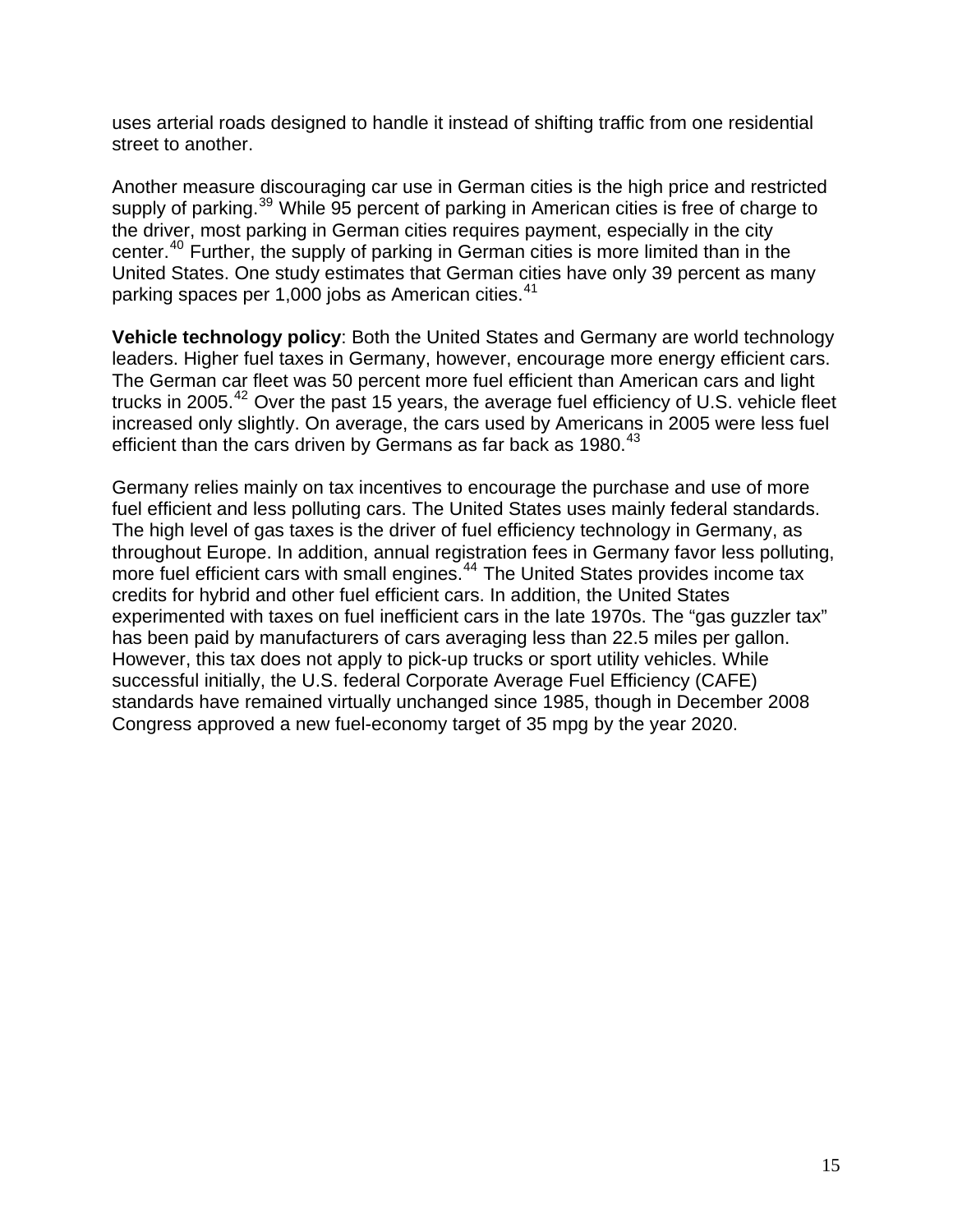|                                                                                | <b>United States</b>                                                                                               | Germany                                                                                                                                   |
|--------------------------------------------------------------------------------|--------------------------------------------------------------------------------------------------------------------|-------------------------------------------------------------------------------------------------------------------------------------------|
| <b>Private costs of owning</b><br>and operating a car                          |                                                                                                                    |                                                                                                                                           |
| Per mile cost of owning and<br>operating a similar car<br>(Honda Accord), 2006 | \$0.72                                                                                                             | \$1.09                                                                                                                                    |
| Sales tax on buying a new<br>car, 2007                                         | ~ 6 percent in most states                                                                                         | 19 percent                                                                                                                                |
| Driver licensing regulation                                                    | ~\$100 driver's licensing fee in<br>most states                                                                    | average cost \$2,250 per license                                                                                                          |
| and cost, 2007                                                                 | not all states mandate driving<br>lessons                                                                          | mandated on-road and in-class<br>driving lessons                                                                                          |
| Taxes on gasoline, 2006                                                        | \$0.42 per gallon                                                                                                  | \$3.6 per gallon                                                                                                                          |
| Share of taxes in price of a<br>gallon of gasoline at the<br>pump, 2006        | 15 percent                                                                                                         | 65 percent                                                                                                                                |
| <b>Restrictions on car use</b>                                                 |                                                                                                                    |                                                                                                                                           |
| Supply of roads per 1,000<br>inhabitants, 2006                                 | 13 miles                                                                                                           | 5 miles                                                                                                                                   |
| Speed limits in cities, 2006                                                   | speed limits range from 25 to 45<br>mph                                                                            | most German cities have traffic-<br>calmed most of their residential<br>streets to 19 mph                                                 |
|                                                                                | some cities experiment with traffic<br>calming                                                                     | certain residential areas reduced<br>car speeds to "walking speed" (4<br>mph)                                                             |
|                                                                                | interstate highways cut through<br>most cities                                                                     | limited-access highways are<br>mainly outside of cities                                                                                   |
| Road layout in cities                                                          | some cities have car-free streets<br>(e.g. Madison (WI), Minneapolis<br>(MN), Denver (CO) or Santa<br>Monica (CA)) | car-free zones in downtowns of<br>most cities                                                                                             |
|                                                                                |                                                                                                                    | dead-ends, turn restrictions, one<br>way street networks                                                                                  |
| Parking supply and cost                                                        | 95 percent of car trips end with<br>free parking                                                                   | most cities have deliberately<br>reduced car parking spots in<br>downtowns and have increased<br>fees for parking since the late<br>1960s |
|                                                                                | some cities have reduced the<br>number of car parking spots (e.g.<br>Portland, OR) and/or charge for it            | German cities have only 39<br>percent as many parking spots<br>per 1,000 jobs than American<br>cities                                     |

#### **Table 3. Policies to Mitigate the Harmful Impacts of Car Use - Measures and Indicators**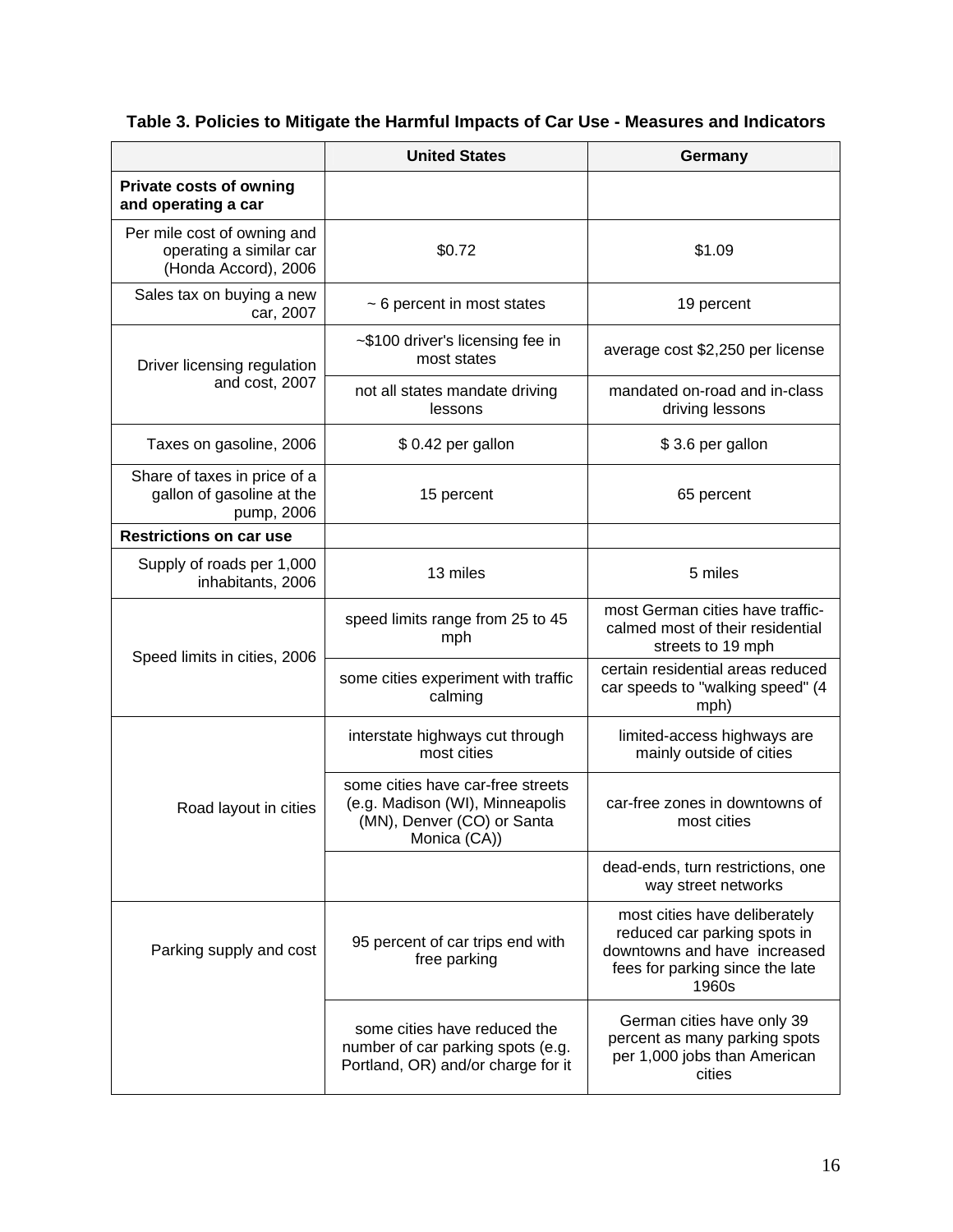|                                   | California pioneered cash-out<br>programs for employees who did<br>not park at work                                                                                                                      |                                                                                               |
|-----------------------------------|----------------------------------------------------------------------------------------------------------------------------------------------------------------------------------------------------------|-----------------------------------------------------------------------------------------------|
| Vehicle technology policy         |                                                                                                                                                                                                          |                                                                                               |
| Fuel efficiency of car and        | 20 mpg (2005)                                                                                                                                                                                            | 30 mpg (2005)                                                                                 |
| light truck fleet                 | 16 mpg (1980)                                                                                                                                                                                            | 23 mpg (1980)                                                                                 |
| Regulation of fuel efficiency     | federal Corporate Average Fuel<br>Efficiency (CAFE) standards<br>regulate manufacturers; initially<br>successful, but have not been<br>renewed aggressively                                              | high gas taxes                                                                                |
|                                   | gas guzzler tax                                                                                                                                                                                          | annual registration fees vary by<br>engine size and exhaust emission                          |
|                                   | income tax credits for hybrid and<br>other fuel efficient cars                                                                                                                                           |                                                                                               |
|                                   | EPA and state standards                                                                                                                                                                                  | increasingly strict EU wide<br>standards for criteria pollutants                              |
| Regulation of exhaust<br>emission | the United States took the lead on<br>air quality and catalytic converters<br>since the National Environmental<br>Policy Act (1969)and the Clean Air<br>Act (CAA) (1970)                                 | voluntary CO <sub>2</sub> emission reduction<br>commitment by European<br>automobile industry |
|                                   | California has some of the strictest<br>standards in the Western World;<br>California has pioneered Low<br>Emission Vehicle Standards (LEV)<br>and Super Ultra-Low Emission<br>Vehicle Standards (SULEV) | potential EU-wide regulation of<br>$CO2$ emissions is pending                                 |

*Sources not cited elsewhere in the text:* 

Environmental Protection Agency (EPA), *Gas Guzzler Tax*, available at

<http://www.epa.gov/fueleconomy/guzzler/index.htm>(May 2008);

Environmental Protection Agency (EPA), *On-Road Vehicles and Engines*, available at <http://epa.gov/otaq/hwy.htm>(May 2008);

Environmental Protection Agency (EPA), *Fuel and Fuel Additives*, available at <http://epa.gov/otaq/fuels.htm> (May 2008);

Pew Center on Global Climate Change, "Comparison of Passenger Vehicle Fuel Economy and Greenhouse Gas Emission Standards around the World" (Washington, D.C.: Pew Center on Global Climate Change, 2004).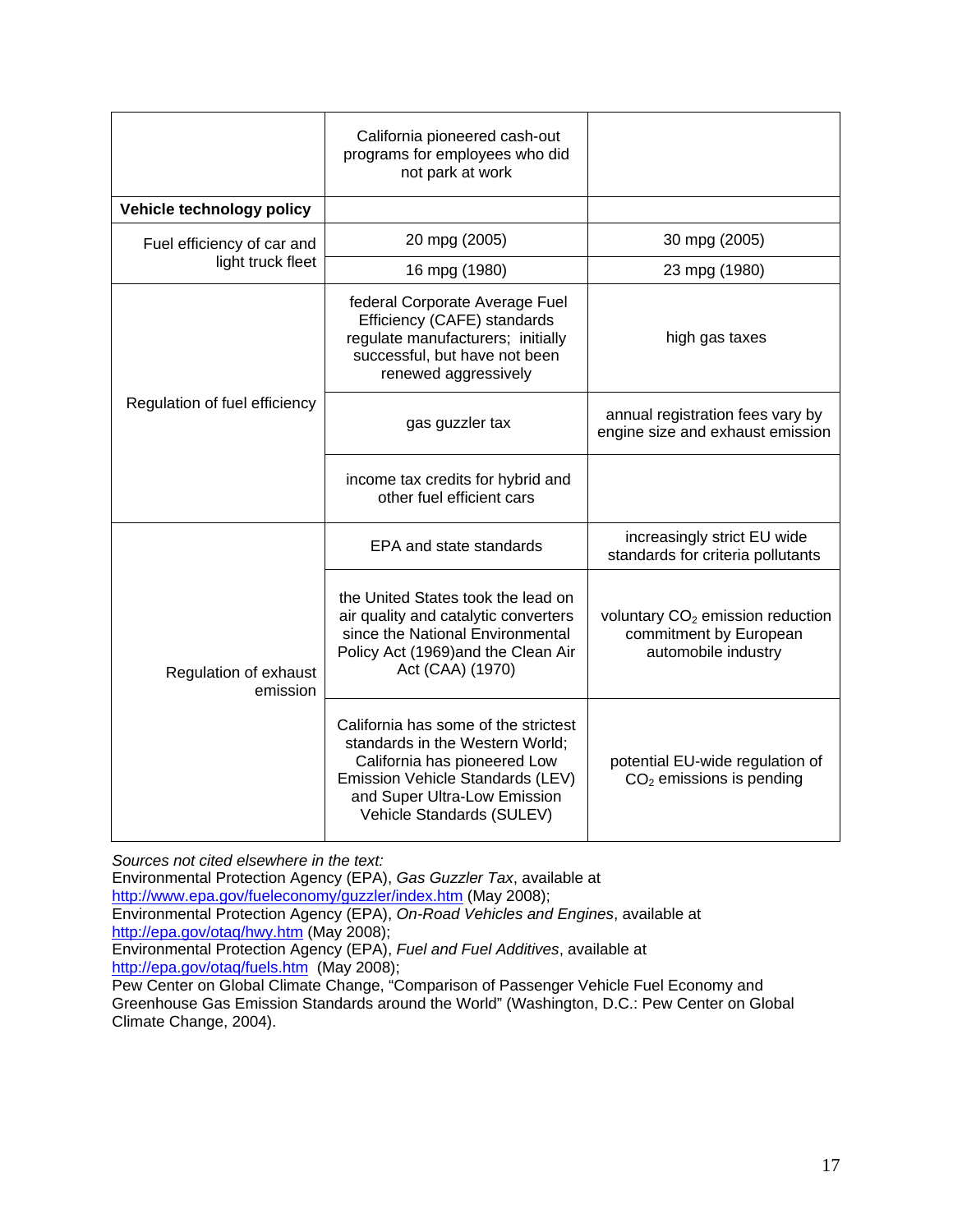#### *B. Improving and Integrating Public Transportation Systems*

The integration of different modes of public transportation at metropolitan, regional, and national levels makes public transportation convenient and attractive in Germany. This coordination includes transit services, schedules, and fares within metropolitan areas.[45](#page-37-1) Starting with Hamburg in the 1960s, German cities created their own regional transit organizations, which fully coordinate all aspects of public transportation operations, ticketing, and fare structures.<sup>[46](#page-37-1)</sup> Transfers between bus and rail are virtually seamless, both in terms of timing as well as distance walked.<sup>[47](#page-37-1)</sup> German transit systems also integrate their services with walking and cycling facilities and provide extensive bike parking facilities, at suburban rail, metro stations and bus stops, <sup>[48](#page-37-1)</sup>

This is in contrast to the rather fragmented U.S. approach. Most metropolitan areas have regional transit authorities, but with a much lower degree of coordination and integration of services than in Germany. There is little integration of timetables of suburban buses with rail transit timetables. Many transit stops are not in walking or biking friendly areas, with no sidewalks or short portions of sidewalks, particularly outside of the traditional urban cores.

The integration of transit fare structures in Germany is much better. Passengers can use one ticket for an entire trip inside a metropolitan area, regardless of how many transfers are necessary or how many transit modes used. German transit systems offer extremely deep discounts on weekly, monthly, annual, and semester tickets, making it economical and convenient to use public transit on a daily basis.<sup>[49](#page-37-1)</sup> Compared to a single trip base fare, monthly tickets provide average discounts of 60 percent for adults and 75 percent for high school and university students.<sup>[50](#page-37-1)</sup> In this way, public transportation becomes competitive with cars for the work commute.

In the United States, fares are rarely integrated across operators or steeply discounted with a monthly ticket. There are single ticket discounts for disadvantaged groups. All public transportation systems receiving federal subsidies are required to offer 50 percent discounts for the elderly and the disabled during non-peak travel times.<sup>[51](#page-37-1)</sup> A 2008 survey shows that only half of transit operators offer regional monthly tickets. Most monthly tickets are limited to one particular mode or one transit provider. Savings for a typical commuter (40 trips a month) with a monthly pass for bus, light and heavy rail were between 10 percent and 20 percent compared to single trip fare cards in 2007.<sup>[52](#page-37-1)</sup> In addition, transit riders may claim commuter federal tax benefits of up to \$230 per month.<sup>[53](#page-37-1)</sup>

Although the German transit systems offer integrated services and steep discounts, the German government actually subsidizes public transportation at a lesser degree than the United States. German public transit receives as a subsidy only 26 percent of its operating costs. In contrast, subsidies from state and local governments in the United States covered about 62 percent of operating costs in 2006.<sup>[54](#page-37-1)</sup> Higher occupancy rates and different funding arrangements explain the discrepancy. The German public transportation system carries more than twice as many passengers per vehicle as in the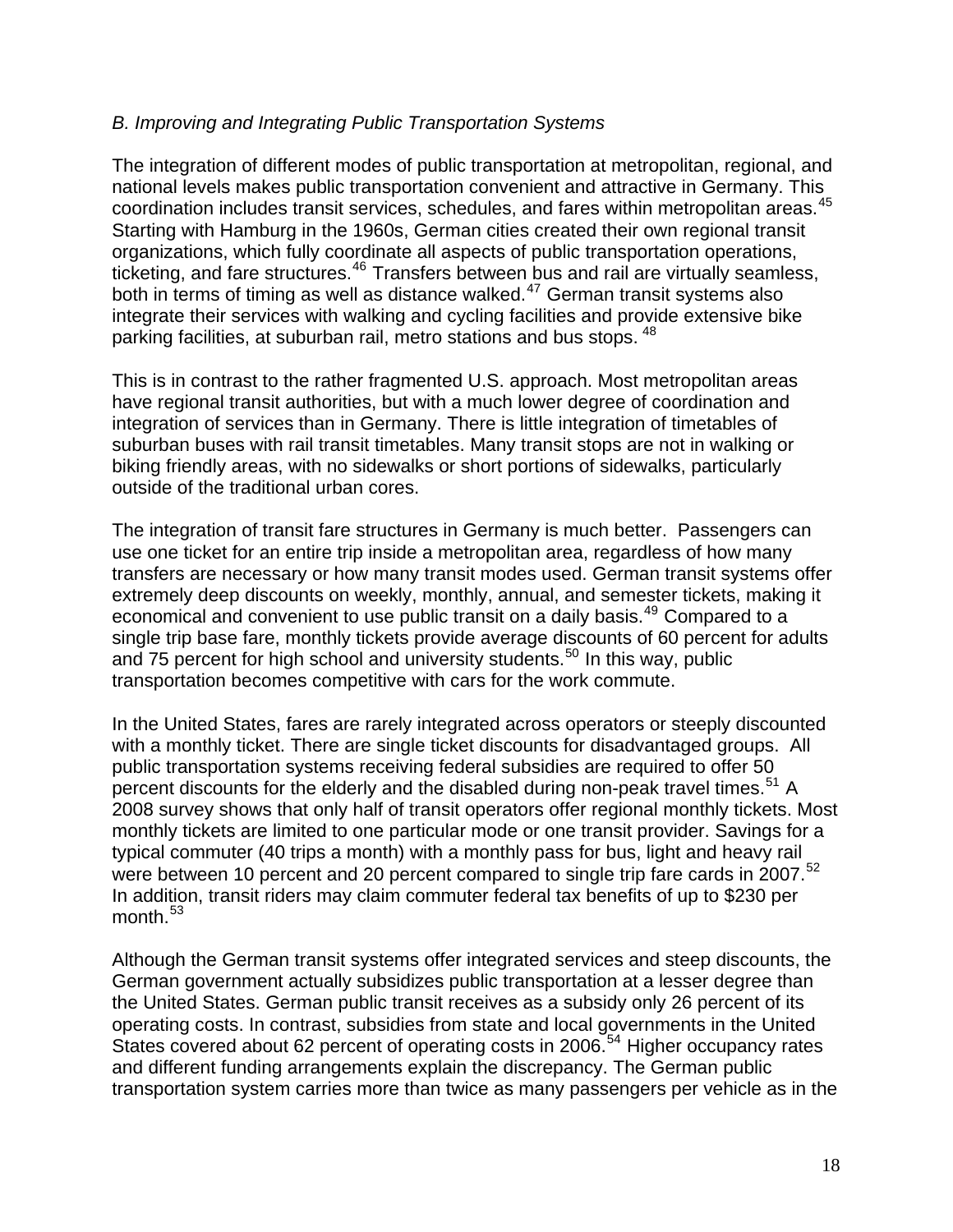United States.<sup>[55](#page-37-1)</sup> This generates more revenue to cover current expenses. In Germany, state governments limit their financial assistance to fare subsidies for children and the elderly. Municipal governments finance most of the transit operations.<sup>[56](#page-37-1)</sup>

|                                                                 | <b>United States</b>                                                                                                                                                         | Germany                                                                                                                                   |
|-----------------------------------------------------------------|------------------------------------------------------------------------------------------------------------------------------------------------------------------------------|-------------------------------------------------------------------------------------------------------------------------------------------|
| Regional<br>integration of<br>transit services<br>and financing | regional transit authorities exist in almost<br>all major metropolitan areas, but with a<br>much lower degree of coordination and<br>integration of services than in Germany | full coordination of operation and<br>financing of public transportation<br>in metropolitan areas through<br>regional transit authorities |
|                                                                 | some cities integrate their bus and rail<br>services                                                                                                                         | seamless transfers between bus<br>and rail                                                                                                |
| <b>Multi-modal</b><br>coordination                              | over 60 of the largest transit providers offer<br>guaranteed-ride-home programs                                                                                              | integration of public transportation<br>with walking and cycling through<br>improvements in pedestrian and<br>cycling facilities          |
|                                                                 | Transit Oriented Developments designed to<br>increase walking, cycling and transit use                                                                                       | bike and car parking and rental<br>programs run by transit providers                                                                      |
| <b>Region-wide fare</b>                                         | fares are rarely integrated across operators                                                                                                                                 | regional transit authorities<br>integrate fares and time tables                                                                           |
| integration across<br>operators                                 | fragmented provision of transit service with<br>little integration of timetables                                                                                             | state-wide time table coordination<br>and transit tickets                                                                                 |
|                                                                 | 50 percent discounts for the elderly and the<br>disabled on single tickets during non-peak<br>travel times                                                                   | many subsidized discounts for the<br>elderly, school children, and other<br>groups                                                        |
| <b>Discounts</b>                                                | discount monthly tickets for commuters, but<br>not as steep and extensive as in Germany                                                                                      | monthly tickets with steep<br>discounts per trip                                                                                          |
|                                                                 | federal tax benefits of up to \$230 per<br>month                                                                                                                             | tax benefit based on daily<br>commute distance for all modes<br>including transit                                                         |
| <b>Unified</b><br>information                                   | fragmented information provision                                                                                                                                             | users can access information<br>about regional, state-wide, and<br>even national transit routes.<br>connections and fares online          |
| systems for users                                               | real time information remains rare even on<br>some rail services; bus stops often even<br>lack timetables                                                                    | real time information at most rail<br>and light rail stops and on board<br>of most trains and buses                                       |
| <b>Bus lanes and</b>                                            | over a dozen Bus Rapid Transit systems<br>exist in the US                                                                                                                    | most cities have special bus lanes                                                                                                        |
| traffic signal<br>priority                                      | HOV lanes and shoulders give buses<br>priority over cars                                                                                                                     | and traffic signal priority for buses                                                                                                     |

#### **Table 4. Policies to Improve and Integrate Public Transportation Systems - Measures and Indicators**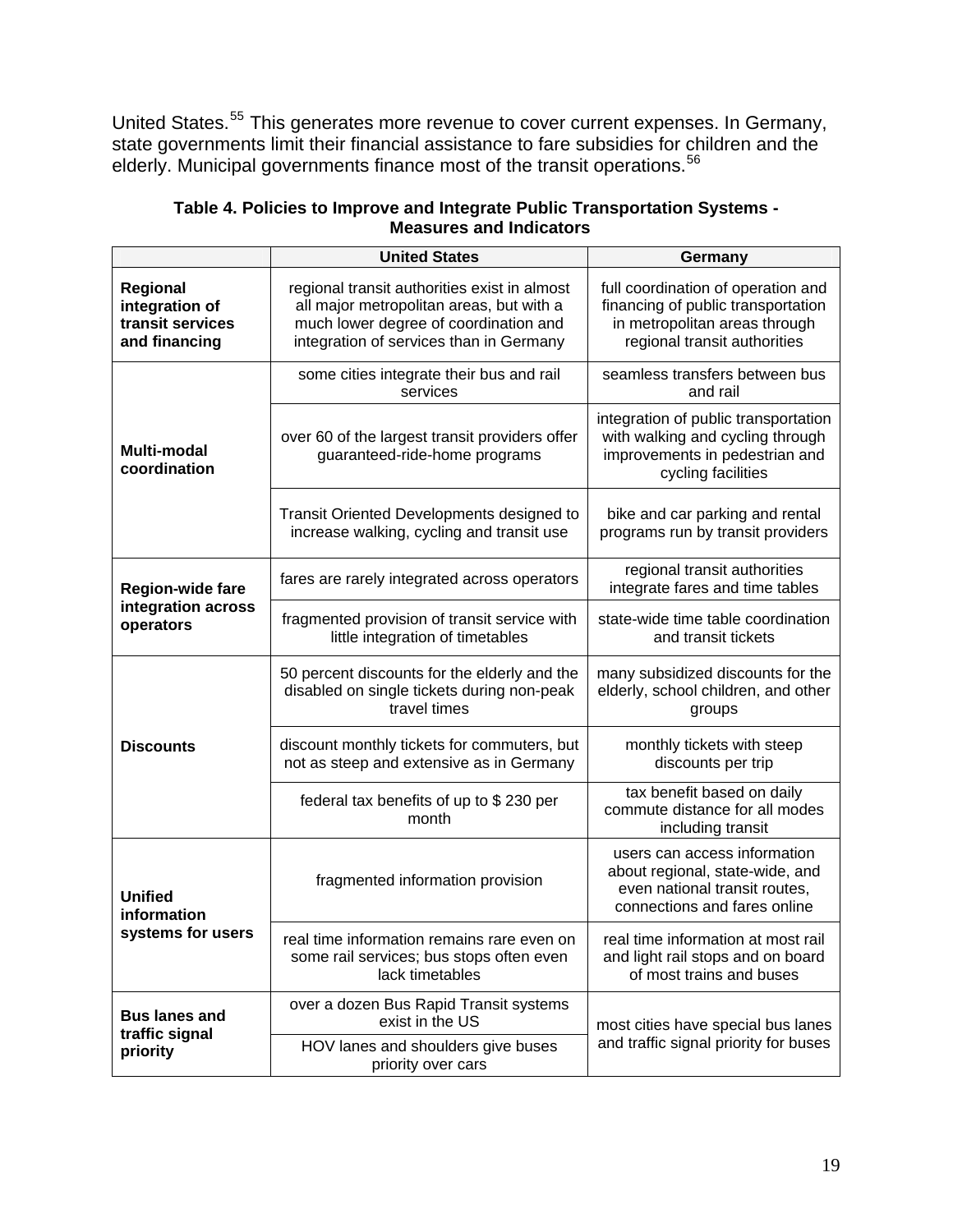#### *Sources not cited elsewhere in the text:*

 Glenn Yago, *The Decline of Transit: Urban Transportation in German and U.S. Cities, 1900-1970* (Cambridge University Press, 1984).

Public transportation is more successful in Germany not because of more subsidies, but due to much better fare and service policies, integrated systems of public transportation, and higher cost of car use. The result: Germans use transit six times more than Americans.<sup>[57](#page-37-1)</sup>

#### *C. Promoting Safe and Convenient Walking and Cycling*

Not only do German cities provide more transit possibilities, but they are also safer for pedestrian and cyclists than in the United States. Pedestrian and cyclist fatality and injury rates in 2000 were only a third as high in Germany as in the United States.<sup>[58](#page-37-1)</sup> Moreover, pedestrian and cyclist safety has greatly increased in Germany since 1970, compared with only modest gains in the United States. For example, the number of cyclist fatalities fell by almost 80 percent in Germany over the past 35 years, compared to a decline of only 30 percent in the United States.<sup>[59](#page-37-1)</sup> These improvements in cyclist safety were achieved despite the cycling boom in Germany between the mid-1970s and mid-1990s, when cycling levels doubled or tripled in most cities.

Higher levels of pedestrian and cyclist safety in Germany are the result of a complete, integrated system of bicycling and walking routes, which has been developed since the 1970s.<sup>[60](#page-37-1)</sup> This allows cyclists and pedestrians to cover almost any trip either on completely separate lanes or on lightly traveled, traffic-calmed residential streets.<sup>[61](#page-37-1)</sup> In addition, virtually all German cities have created car-free zones in their centers, mainly intended for pedestrian use. $62$  These zones are comprised of a connected network of pedestrian streets. While available in some American cities (such as Madison, WI; Minneapolis, MN; Denver, CO; or Santa Monica, CA), car-free streets are rare in the United States.

|                                      | <b>United States</b>                                                                        | Germany                                                                                           |
|--------------------------------------|---------------------------------------------------------------------------------------------|---------------------------------------------------------------------------------------------------|
| <b>Federal Policies</b>              |                                                                                             |                                                                                                   |
| Federal subsidies and<br>regulations | walking and cycling projects are<br>eligible for federal funds                              | earmarked federal funds for<br>improvement of urban<br>pedestrian and cycling<br>facilities       |
|                                      | special federal funds for non-<br>motorized transportation                                  | federal funding for bike<br>paths along federal<br>highways                                       |
|                                      | state DOTs are required to have<br>pedestrian and cycling staff                             | most pedestrian and cycling<br>infrastructure is funded<br>locally                                |
|                                      | every highway project must include<br>provisions to accommodate<br>pedestrians and cyclists | tax benefit based on daily<br>commute distance for all<br>modes, including walking<br>and cycling |

**Table 5. Policies Promoting Safe and Convenient Walking and Cycling - Measures and Indicators**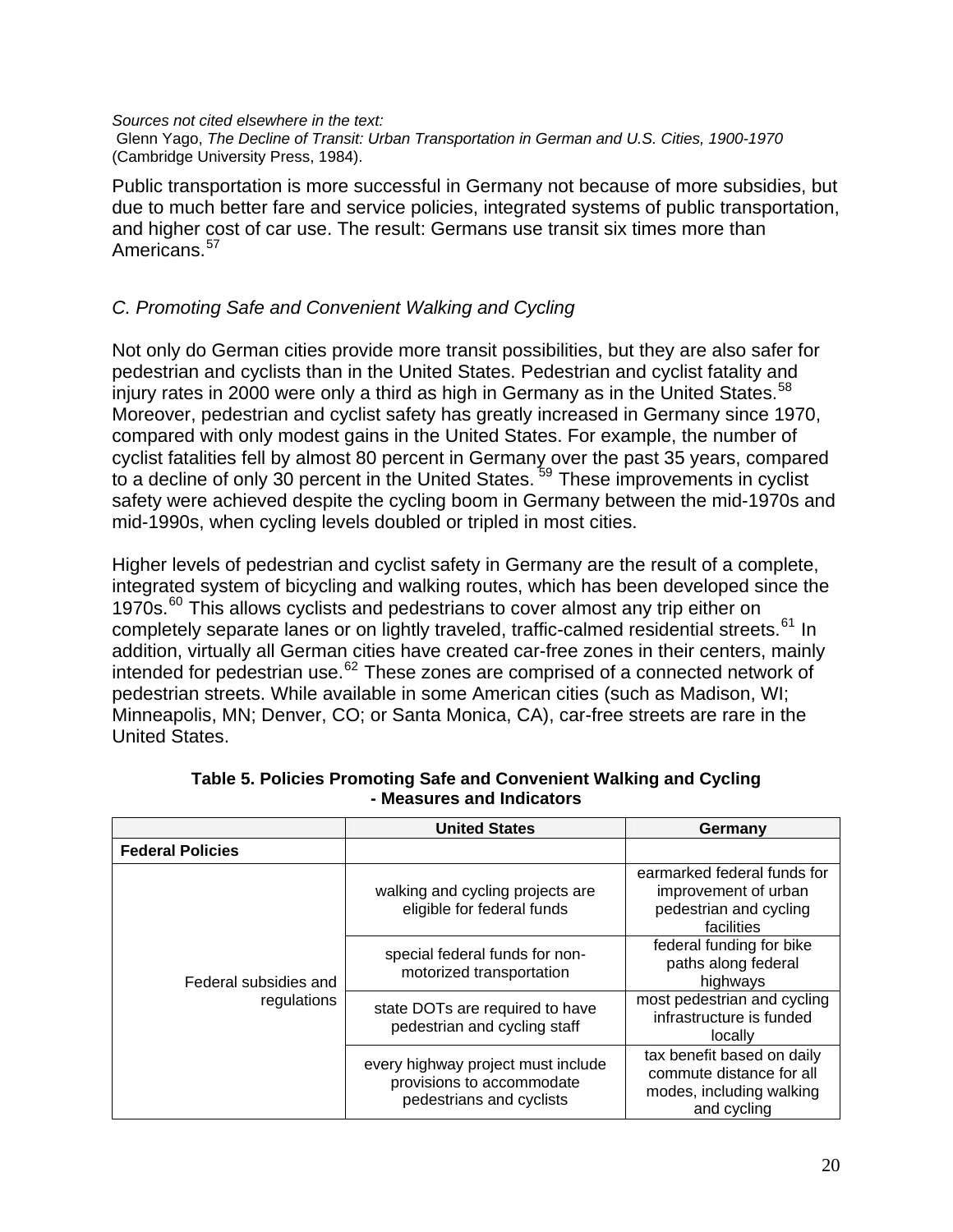| <b>Pedestrian and Bicycling</b><br><b>Friendly Facilities</b> |                                                                                                                                                               |                                                                                                                      |
|---------------------------------------------------------------|---------------------------------------------------------------------------------------------------------------------------------------------------------------|----------------------------------------------------------------------------------------------------------------------|
| Car-free zones                                                | no area -wide pedestrian zones;<br>pedestrian streets exist in some cities,<br>such as Madison (WI), Minneapolis<br>(MN), Denver (CO) or Santa Monica<br>(CA) | most cities have large,<br>pedestrianized, car-free<br>areas in downtown                                             |
| Traffic calming                                               | some cities experiment with traffic<br>calming                                                                                                                | almost all German cities<br>have traffic calmed most<br>residential streets to 19 mph                                |
|                                                               | applications are not as systematic<br>and comprehensive as in German<br>cities                                                                                | certain areas limit cars to<br>walking speed (4 mph)                                                                 |
|                                                               | lack of pedestrian facilities in many<br>developments and along many urban<br>roads                                                                           | universal provision of<br>sidewalks in urban areas                                                                   |
| Pedestrian facilities                                         | urban design often caters to<br>automobiles                                                                                                                   | well light, clearly marked<br>zebra-crossings                                                                        |
|                                                               | some cities experiment with<br>pedestrian oriented design and<br>sidewalks in all new developments                                                            | pedestrian activated<br>crossing signals at mid-<br>block and intersections                                          |
|                                                               | only few cities have a network of<br>bicycling facilities, such as Portland<br>(OE), Davis (CA), Minneapolis (MN),<br>Madison (WI)                            | a majority of cities has<br>comprehensive, region-wide<br>integrated networks of<br>separate facilities for cyclists |
| Bike path networks                                            | large cities such as New York (NY)<br>and Chicago (IL) have plans for fully<br>integrated networks                                                            | these networks have been<br>promoted locally since the<br>1970s                                                      |
|                                                               |                                                                                                                                                               | many short-cuts for cyclists<br>and bike parking facilities                                                          |
| Safety, Education, and<br><b>Enforcement</b>                  |                                                                                                                                                               |                                                                                                                      |
|                                                               | voluntary bicycling courses                                                                                                                                   | safe and effective cycling<br>training is part of school<br>curriculum                                               |
| <b>Traffic education</b>                                      | rarely any education of drivers,<br>pedestrians and cyclists about rights<br>of pedestrians and cyclists                                                      | rights of non-motorized<br>modes are part of driver's<br>training and testing                                        |
|                                                               | safe routes to school in all states with<br>dedicated staff                                                                                                   |                                                                                                                      |
| Enforcement of pedestrian and                                 | rarely enforced                                                                                                                                               | strict enforcement through<br>police                                                                                 |
| cyclist's rights                                              |                                                                                                                                                               | special protection of children<br>and the elderly pedestrian<br>and cyclist's rights                                 |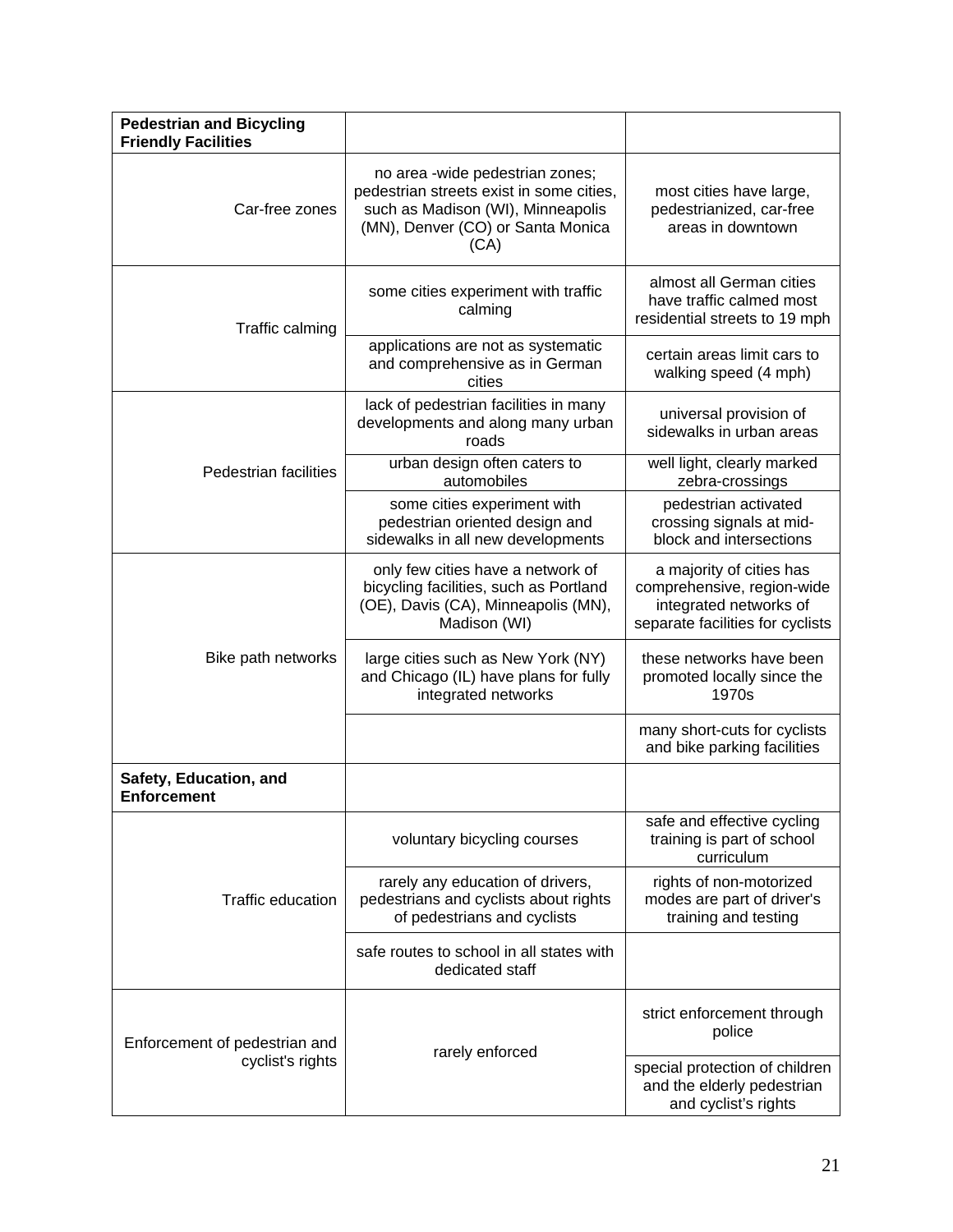*Sources not cited elsewhere in the text:* 

Ben Hamilton-Baillie, "Home Zones - Reconciling People, Places and Transport. Study Tour of Denmark, Germany, Holland and Sweden," (February, 2006);

John Pucher, Charles Komanoff, and Paul Schimek, "Bicycling Renaissance in North America? Recent Trends and Alternative Policies to Promote Bicycling," *Transportation Research Part A* 33, (7/8) (1999): 625-54;

Thunderhead Alliance, "Bicycling and Walking in the U.S. - Benchmarking Report 2007" (2007).

#### *D. More Mixed Land Use and Less Suburban Sprawl*

Higher population density contributes to transportation sustainability. Greater mixes of land use and higher population concentrations lead to shorter average trip distances, which increase the possibilities for walking and cycling. Moreover, higher densities make public transportation service more economical and decrease average car speeds. Both Germany and the United States witnessed the decentralization of living, working and consumption over the last 50 years. $63$  However, the population density over developed land area was three times greater in Germany than in the United States in 2003. This result can be explained by differences in the organization of the land-use planning process, zoning regulation, and local public finance in the two countries.<sup>[64](#page-37-1)</sup>

The land use planning process is a coordinated interaction among all levels of government and across jurisdictions in Germany. The planning process varies across states and is organized around the principles of cooperation and mediation.<sup>[65](#page-37-1)</sup> Municipalities contribute to plans at the regional level, regional representatives provide input into state plans, and state officials work with federal ministries in creating the federal agenda. Once plans are made, lower levels of government create their arrangements bound by the federal framework. Moreover, at each level of planning, neighboring jurisdictions are required to seek input from each other. This compels states, regions and municipalities to collaborate with their peers.<sup>[66](#page-37-1)</sup>

The German federal government has a limited, strategic role in land use planning. It defines the legal framework for planning, ensuring the consistency of planning techniques. In collaboration with the states, it sets the broad strategic goals of spatial development, such as sustainability. $67$  In terms of data and analysis, the federal government regularly publishes a report outlining trends, challenges, and projections of spatial development in Germany.

The land-use plans are developed by the lower levels of government. The lower the level of government, the more detailed the content of the plan. As in the United States, municipal governments draw the actual land-use plans. However, local plans in Germany are restricted by regional and state plans and must comply with federal laws. Further, they coordinate plans regarding transportation, electricity distribution, or sewage in the new developments.<sup>[68](#page-37-1)</sup> New development is limited by law to areas immediately adjacent to already built-up areas, although exceptions are made on a case by case basis.<sup>[69](#page-37-1)</sup> Even in the case of private land, developers and the municipality must convince higher levels of government to allow development of areas not abutting existing settlements. In sharp contrast to the United States, land owners cannot seek compensation if development rights are not granted.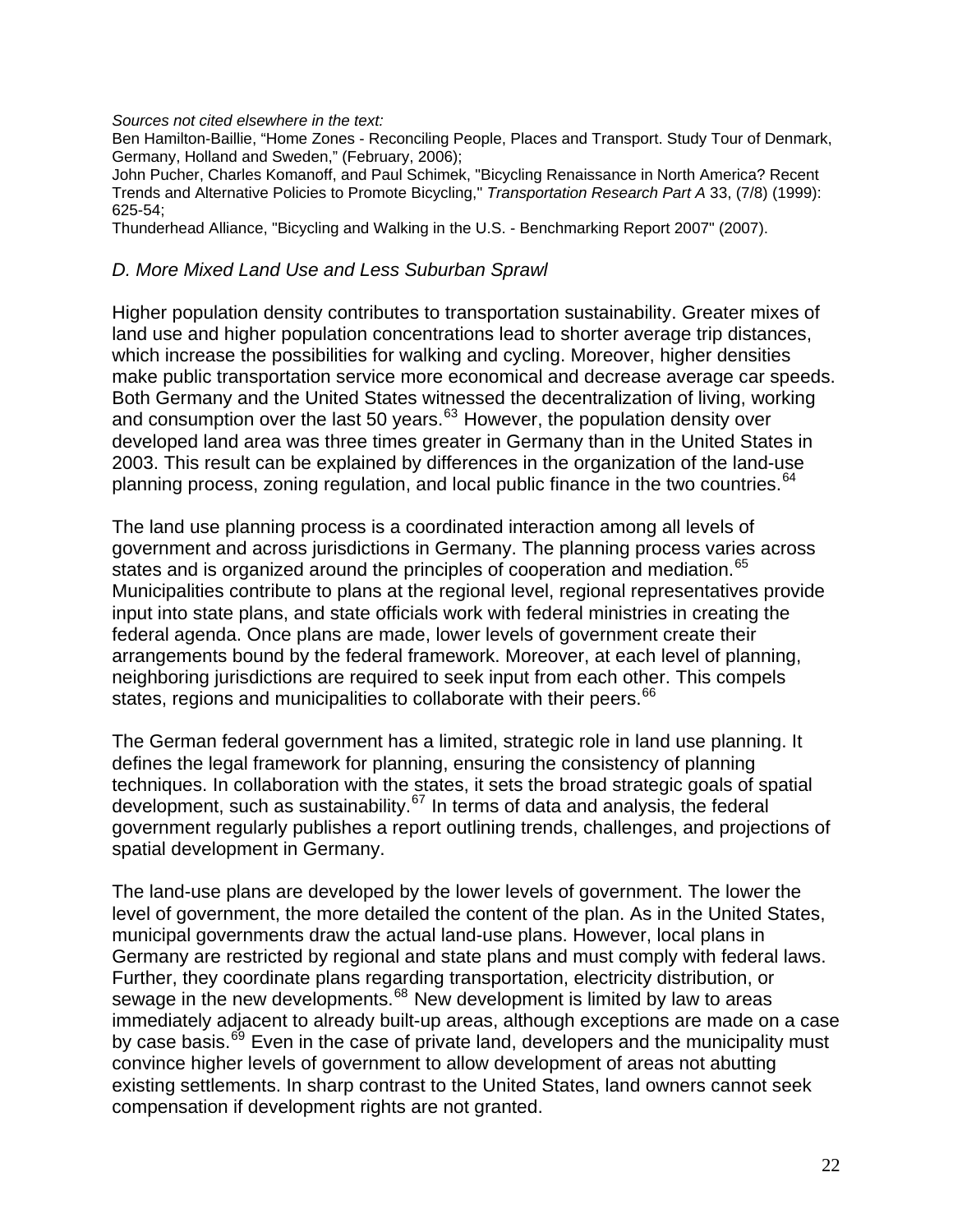While the federal government gets involved in the land use planning process in Germany, there are no state or federal laws requiring mixed-use zoning in either country. Consequently, municipalities have a great deal of flexibility in deciding how to zone. $70$  A review of local zoning laws and regulations in Germany and in the United States shows that German single-use zoning is often more flexible than its American counterpart.[71](#page-37-1) German single-use residential zones, for example, allow for doctor's offices, hostels, small hotels, and multi-story apartment buildings. These are generally not allowed in residential zones in the United States.

Less competition among municipalities for property taxes in Germany facilitates the cooperation and coordination of land-use planning in Germany. Property taxes provided for only 9 percent of local revenue in German municipalities compared to 35 percent for municipalities and townships in the United States in 2002. German municipalities are more dependent on intergovernmental transfers, which account for about 40 percent of local revenue, compared to 25 percent for U.S. municipalities and townships.<sup>[72](#page-37-1)</sup> Broadbase taxes, such as the income tax and value added tax, are shared among federal, state, and local governments in Germany. These taxes are collected by the federal government and then distributed across states and municipalities based on a formula incorporating population size, economic activity, and level of public services provided locally. Besides more municipal competition for taxes, the local government system in the United States is also more fragmented with multiple special purpose governments such as school districts.<sup>[73](#page-37-1)</sup>

The key to more dense and mixed-use settlements in Germany lies in a higher level of vertical and horizontal cooperation and interaction among jurisdictions, a strategic role of the federal government, stricter control of new developments, differences in zoning practices, and less competition for local taxes among municipalities.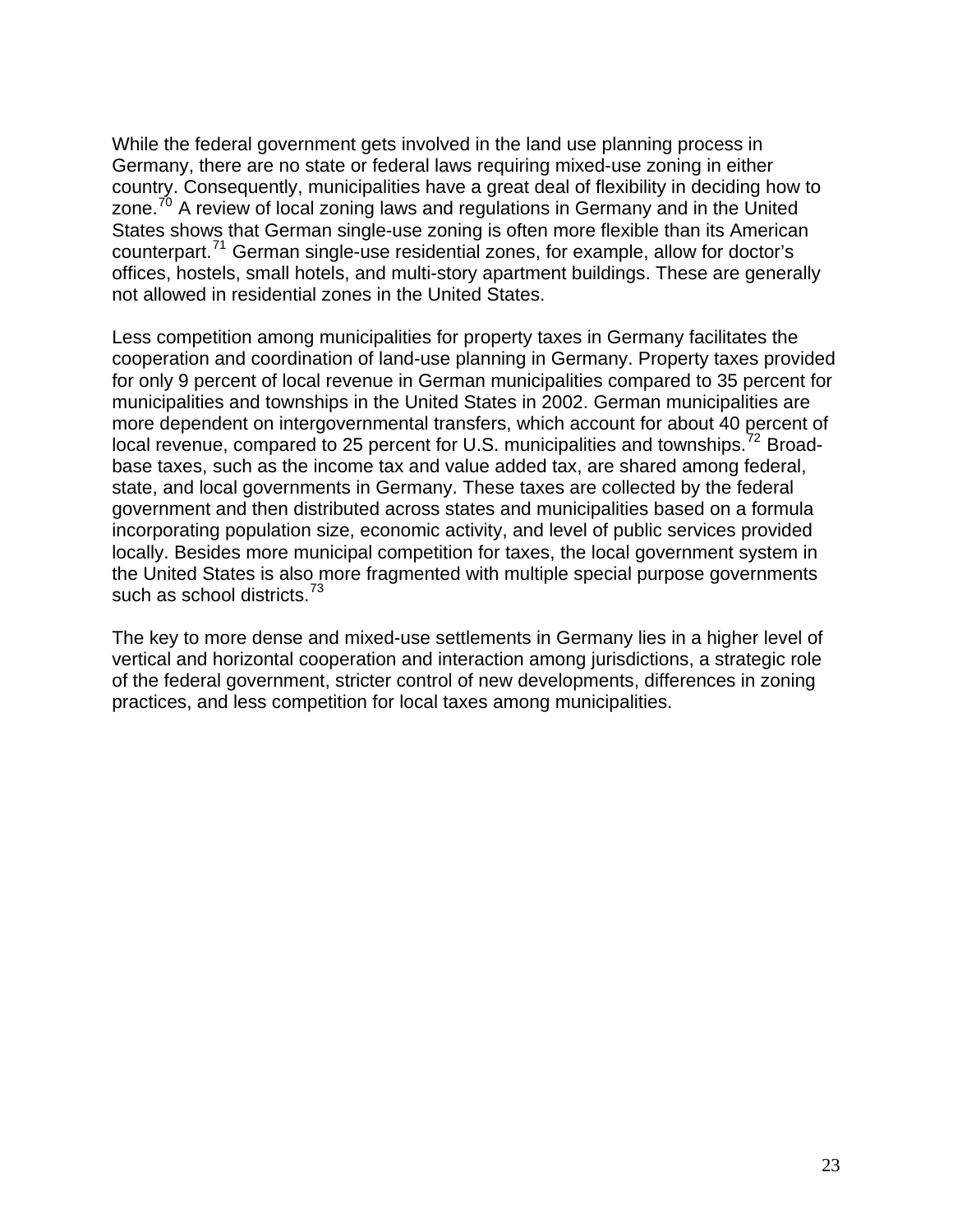| Table 6. Policies that Encourage Mixed Land Use and Discourage Suburban Sprawl |  |
|--------------------------------------------------------------------------------|--|
| - Measures and Indicators                                                      |  |

|                                 | <b>United States</b>                                                                                                                                                      | Germany                                                                                                                |
|---------------------------------|---------------------------------------------------------------------------------------------------------------------------------------------------------------------------|------------------------------------------------------------------------------------------------------------------------|
|                                 | state wide planning efforts exist,<br>such as the New Jersey State Plan<br>and Smart Growth initiatives in<br>states such as Maryland                                     | reciprocal planning process with<br>interaction of different levels of<br>government and across<br>jurisdictions       |
| Land-use planning process       | every urban area larger than<br>50,000 population has a<br>Metropolitan Planning Organization                                                                             | integration of land use and<br>transportation planning                                                                 |
|                                 |                                                                                                                                                                           | federally and state mandated<br>planning processes and tools for<br>regional and local land use<br>planning            |
| <b>Property rights</b>          | development occurs within local<br>zoning regulations; there are<br>examples of local growth moratoria<br>and growth boundaries                                           | The possibility to develop<br>property is restricted, especially<br>outside of built-up areas                          |
| <b>Zoning regulations</b>       | zoning occurs locally and can differ<br>from municipality to municipality                                                                                                 | zoning only within and adjacent<br>to settlements                                                                      |
|                                 | there are local experiments with<br>changes in zoning regulation such<br>as: Transit Oriented Developments<br>(TOD), New Urbanist<br>Developments, or Form Based<br>Codes | zoning regulations allow some<br>mixed use development even in<br>residential zones                                    |
|                                 |                                                                                                                                                                           | federally standardized and<br>defined land use zones                                                                   |
|                                 | competition for local property tax                                                                                                                                        | limited competition for local<br>property and business tax in<br>comparison with the United<br><b>States</b>           |
| <b>Local government finance</b> | limited tax base sharing exists in<br>metropolitan areas such as<br>Minneapolis-St. Paul                                                                                  | broad-base taxes, such as the<br>income tax and value added tax,<br>are shared among all levels of<br>government       |
|                                 | there are significant federal and<br>state subsidies, however for<br>specific investments (e.g. housing,<br>environmental protection, and<br>transportation)              | local governments depend to a<br>larger extent on state and<br>federal governments than in the<br><b>United States</b> |

*Sources cited elsewhere in the text.*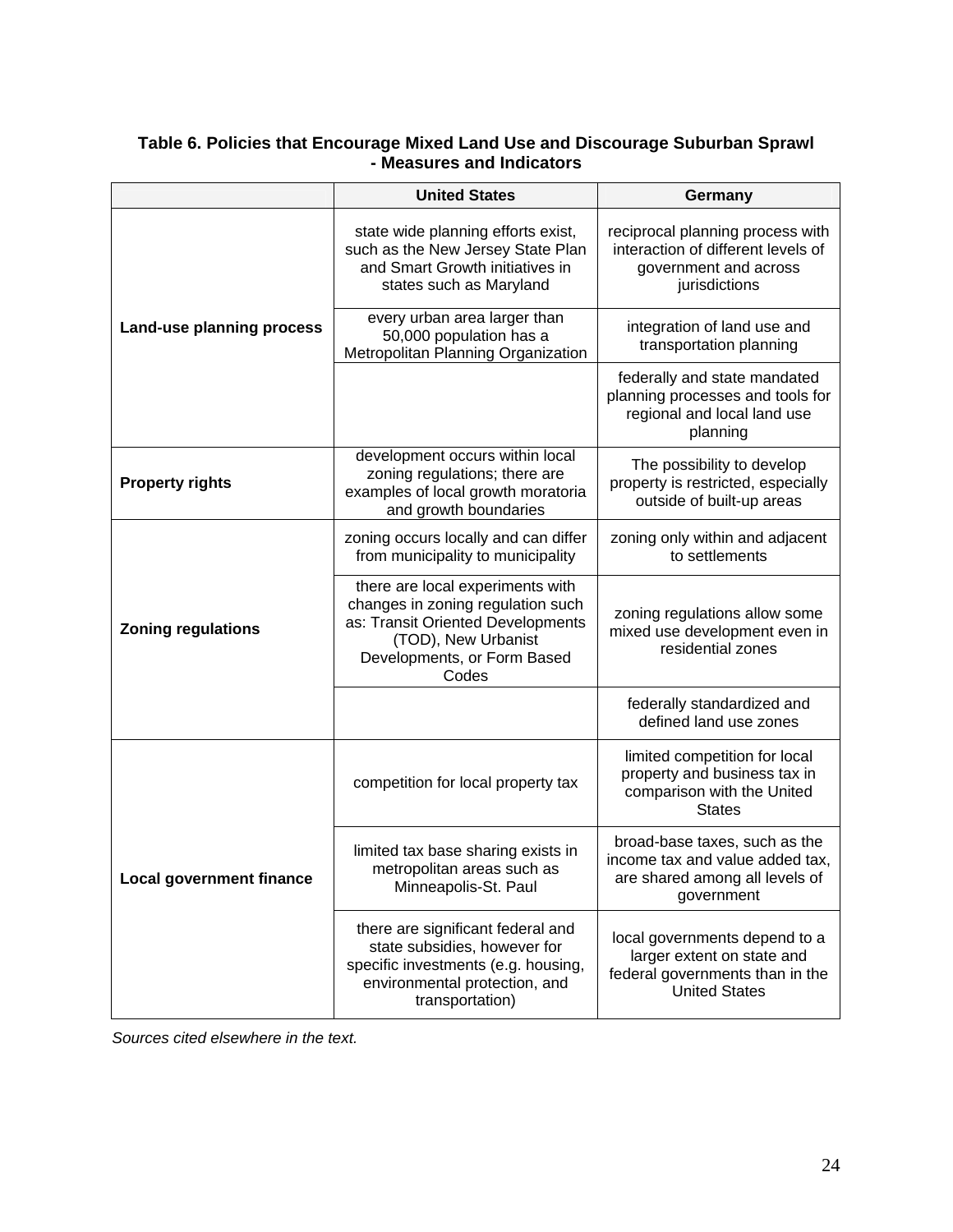#### *E. Coordinating the Transportation Related Policies to Ensure their Mutually Reinforcing Impact*

More sustainable transportation can be achieved only if transportation-related policies are implemented in a coordinated way. It is politically difficult and potentially inequitable to restrict car use and make it more expensive unless there are feasible and convenient alternatives to car use. Thus, car-restrictive policies must be accompanied by the provision of high quality public transportation services as well as safe and convenient walking and cycling facilities.

The German experience shows a possible path towards the implementation of policies aimed at changing travel behavior. German cities started imposing restrictions on car use and parking in the 1970s. With each successive restriction, conditions for walking, bicycling, and public transportation use were improved and better integrated with each other. These improvements were popularized by extensive public awareness campaigns developed by different transportation agencies and associations (transit authorities, state and federal ministries of transportation, cycling associations).

The coordination process was developed not only among different modes of transportation, but also between transportation, other types of infrastructure, and land use policies in Germany. In most German cities, transportation and land use planning are conducted by the same local government agencies or are at least explicitly coordinated with each other. The same coordination takes place at the state and federal levels of government. For example, federal policies regarding transportation, metropolitan development, and land use planning are the responsibility of a single ministry: Federal Ministry of Transport, Building, and Urban Affairs. There is no equivalent in the United States, either at the state or federal level of government.<sup>[74](#page-37-1)</sup>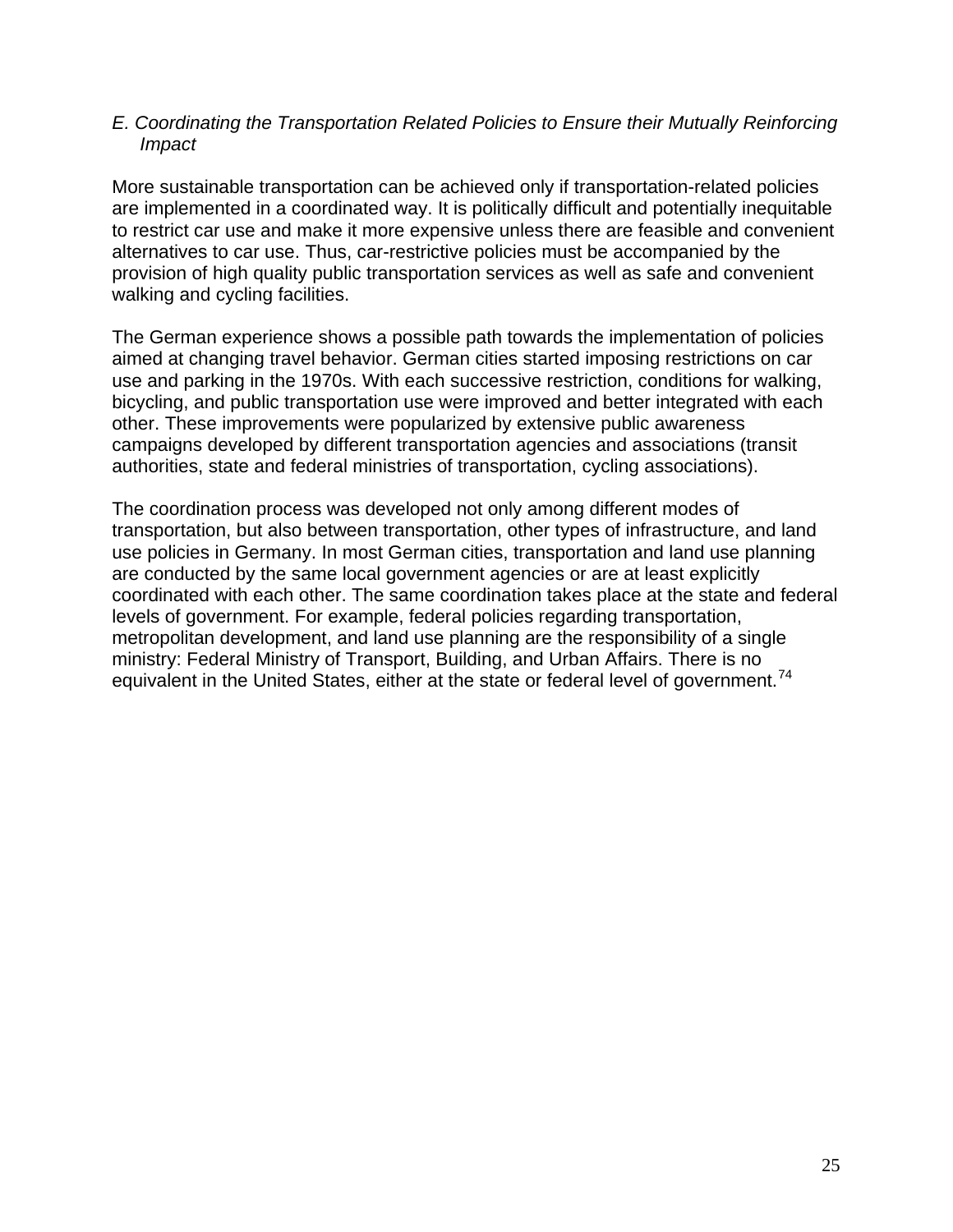|                                                   | <b>United States</b>                                                     | Germany                                                                                                                                                                                                                                                         |
|---------------------------------------------------|--------------------------------------------------------------------------|-----------------------------------------------------------------------------------------------------------------------------------------------------------------------------------------------------------------------------------------------------------------|
| Coordinate "carrots" and<br>"sticks"              | little coordination between policy<br>"carrots"                          | coordination of policies and<br>planning for all modes of<br>transportation and land use                                                                                                                                                                        |
|                                                   | policy "sticks" for car use are rarely<br>used                           | simultaneous implementation of<br>"stick" policies for cars and<br>improvements of alternatives                                                                                                                                                                 |
| Integrate transportation and<br>land-use planning | MPOs serve as coordinators, but<br>have limited implementation<br>powers | formal links between land-use and<br>transportation planning                                                                                                                                                                                                    |
|                                                   |                                                                          | joint federal ministry for land-use<br>and transportation planning                                                                                                                                                                                              |
| Campaigns, promotion, and<br>outreach             | campaigns exist, but not as<br>extensive as in Germany                   | public awareness campaigns and<br>promotion of non-automobile<br>transportation by the national<br>association of transit authorities,<br>federal and state ministries of<br>transportation, national cycling and<br>alternative transportation<br>associations |

#### **Table 7. Coordinating Transportation Related Policies to Ensure their Mutually Reinforcing Impact- Measures and Indicators**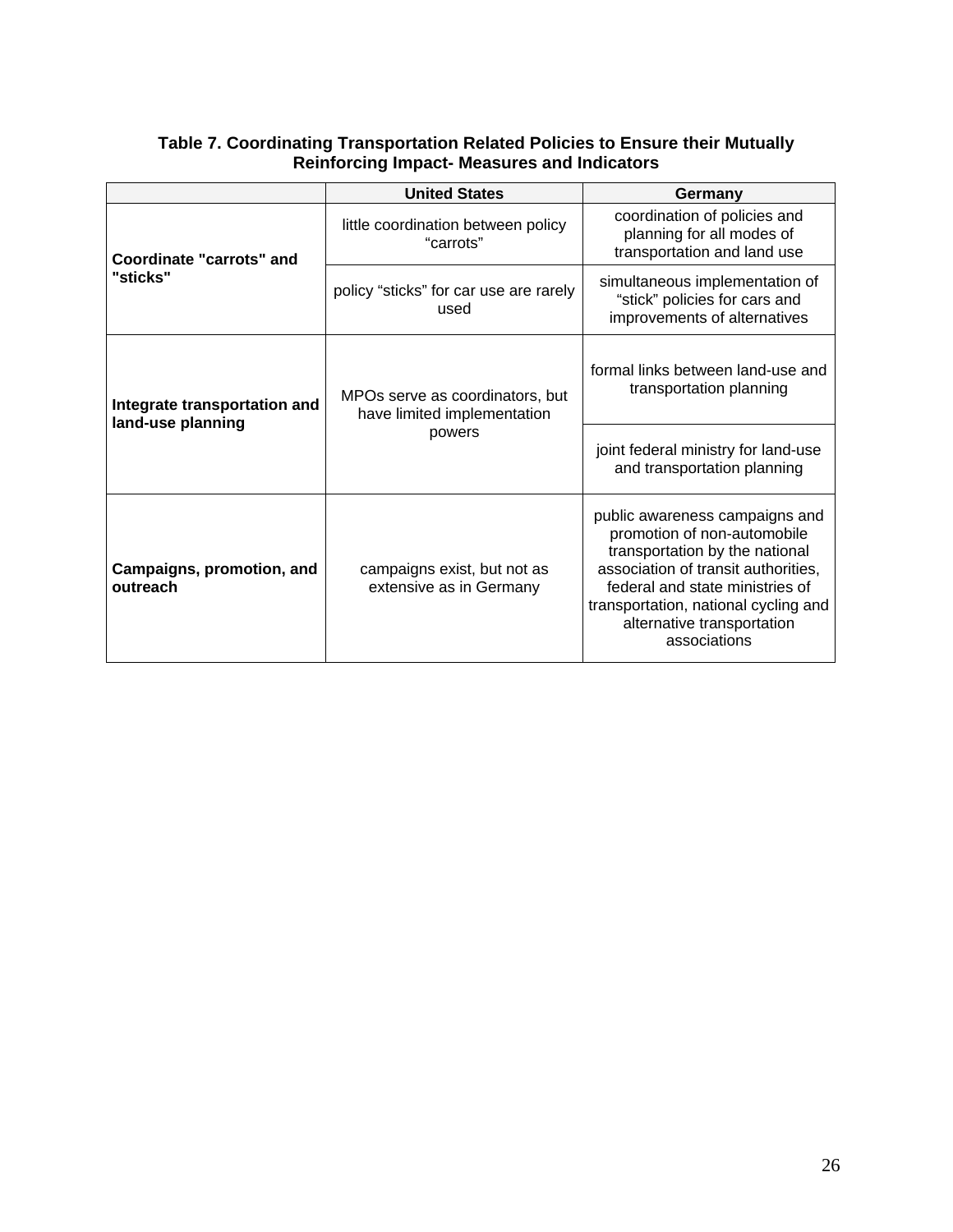#### **VI. LESSONS FOR THE UNITED STATES**

U.S. transportation policy largely relies on technological solutions to improve environmental sustainability. Standards and taxes provide incentives to make cars more energy efficient, less polluting, and safer. There is little public opposition or political controversy over policies that simply provide more options and better technology without changing travel behavior.

The German experience offers five lessons to the United States on improving transportation sustainability through changes in travel behavior. While difficult to implement, the U.S. policymakers need to charge motorists a price that reflect the full cost of driving. This measure should be accompanied by integrated and convenient transit, walking, and cycling alternatives. Further, the transportation changes should be coordinated with changes in land use policies. All the adjustments need to be widely advertised and there should be a sustained campaign to educate the public about the benefits produced by the new policies. Last but not least, the policies should be implemented in a stepwise manner, with a long term perspective. These policies are inter-related; their success depends on a combined implementation over time. Some of these policies are in place already in a few states or cities in the United States. This signals that these measures are a feasible alternative for the United States, given political will and adequate planning.

#### *1. Get the Price Right*

Probably the biggest obstacle to sustainable transportation in the United States is the failure to require motorists to pay the true social, economic, and environmental costs of driving.<sup>[75](#page-37-1)</sup> Congestion pricing, higher fuel taxes, and vehicle fees that promote higher fuel efficiency and more environmentally friendly cars are examples of such pricing policies. Charging for at least a portion of the negative externalities generated by car use would create a series of direct and indirect effects. For one, car use, and especially single-occupant car use, would fall. Recent evidence shows that a higher cost of driving, caused by the high gasoline prices over the last years, is associated with a decline in vehicle miles traveled in the United States.<sup>[76](#page-37-1)</sup> Consumers would shift to less polluting cars and they would avoid congested areas at peak times. Moreover, new housing developments would probably be more compact and less car-dependent, with high costs of driving.

The right pricing of driving is essential to encourage more use of public transportation, walking, and cycling. The record transit ridership during 2008 in the United States emerged in an environment of high and volatile gas prices.<sup>[77](#page-37-1)</sup> Further, these types of pricing strategies would generate revenue for badly needed investments in transportation infrastructure. In Germany, higher car use fees and taxes cover not only highway investments, but also other government spending.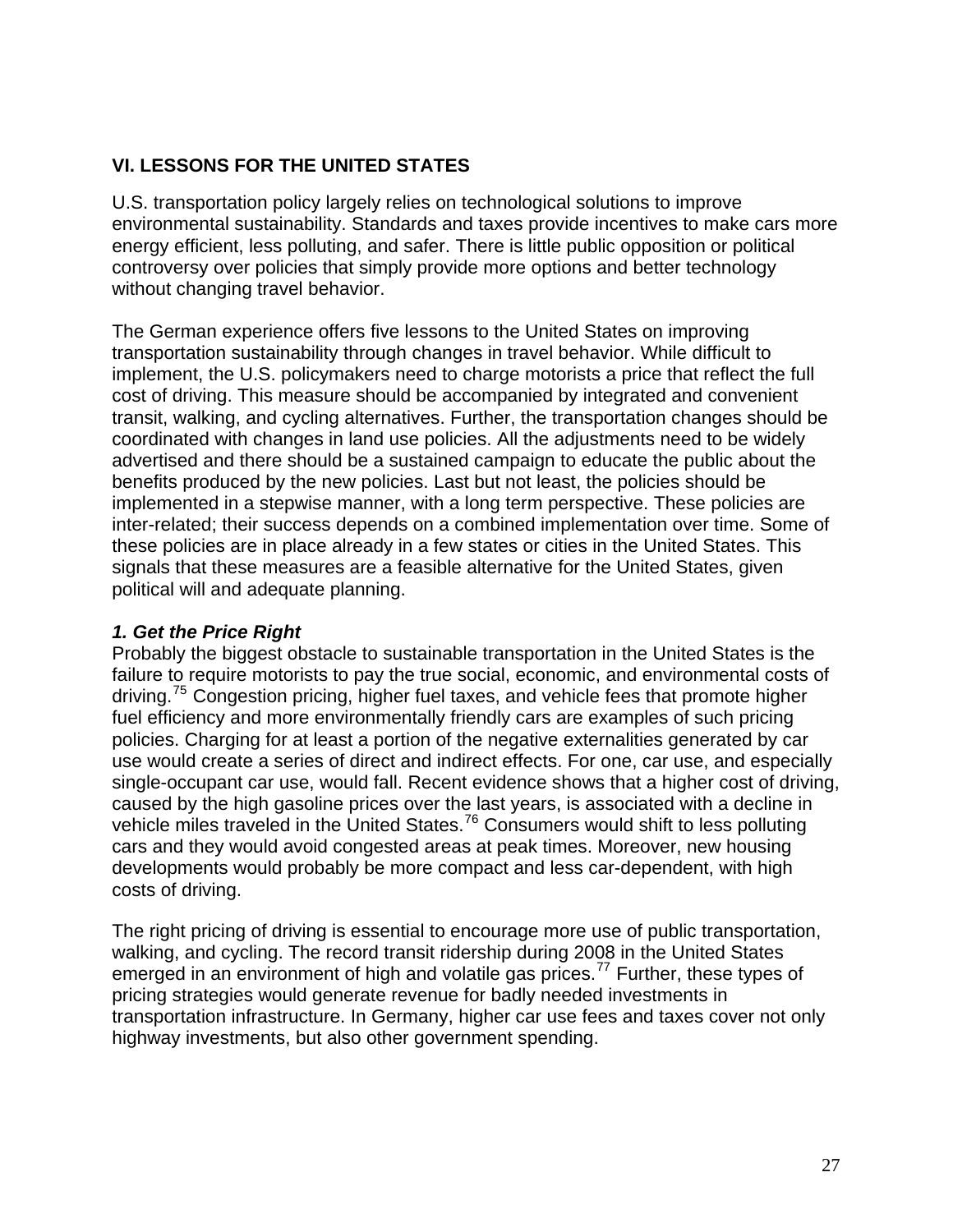*2. Integrate Transit, Cycling, and Walking as Viable Alternatives to the Car*  Providing safe, convenient, and cheaper alternatives to the car is necessary to make any sort of car-restrictive measures publicly and politically feasible. For example, the city of Hanover, Germany introduced an integrated mobility program in 2004. The project creates a service package of all transit services in the greater Hanover region, including taxis, car-sharing services, and rental cars. In addition, users of the program receive 25 percent discounts for long-distance rail travel in Germany and other services such as bicycle maintenance, luggage delivery, and travel information.<sup>[78](#page-37-1)</sup>

A cheap, regionally integrated and extensive public transportation system provides a real alternative to the car. The evidence from the U.S. shows that a low-priced public transportation service alone is not sufficient to attract riders. Pricing should be coordinated over different public transportation services in order to make it more convenient for the traveler. For several decades, the German transit systems have provided regionwide monthly and annual tickets with steep discounts and further reduced fares for children and the elderly. For example, the city of Freiburg offers an annual ticket for all transit services in the region for roughly  $$600.<sup>79</sup>$  $$600.<sup>79</sup>$  $$600.<sup>79</sup>$ 

#### *3. Fully Coordinate and Integrate Planning for Land Use and Transportation*

The packaging of self-reinforcing land use and transportation policies is perhaps the most important lesson that Germany can offer the United States. Transportation policies in Germany have been effective in promoting a sustainable transportation system precisely because they are integrated with land use policies aimed at discouraging cardependent sprawl. In Germany, federal, state, and local governments participate in a top-down and bottom-up interactive planning process. At all levels of government, landuse planning is formally connected to transportation and other areas of planning.

While not coordinated, government regulation of private property and the involvement of higher levels of government in local affairs are commonplace in the United States.<sup>[80](#page-37-1)</sup> Furthermore, federal government spending in the United States influences local policies and spatial development patterns.<sup>[81](#page-37-1)</sup> For example, the federally-funded Interstate Highway System, federal housing, and defense spending have a large impact on municipal policies, finances, and local economic development.<sup>[82](#page-37-1)</sup> The states and municipalities interact with the federal government in a siloed manner, dealing with each specialized federal agency separately. In addition, the federal agencies do not synchronize their strategies in response to the local partners. Formalized coordination and integration of land use and transportation planning at all levels of government can help guide transportation policy and change travel behavior.

#### *4. Public Information and Education to Make Changes Feasible*

Public information and education are crucial components of any sustainable transportation policy. Behavior-changing policies introduce costs, in financial terms or in terms of restrictions. In addition, the costs tend to be immediate while the benefits materialize over the medium or long term. Policymakers need to have an effective communication campaign that emphasizes policy benefits and the end results. Some policies might appeal to the greater good and long term societal goals, but most successful policies provide an individual short term benefit of some sort. For example,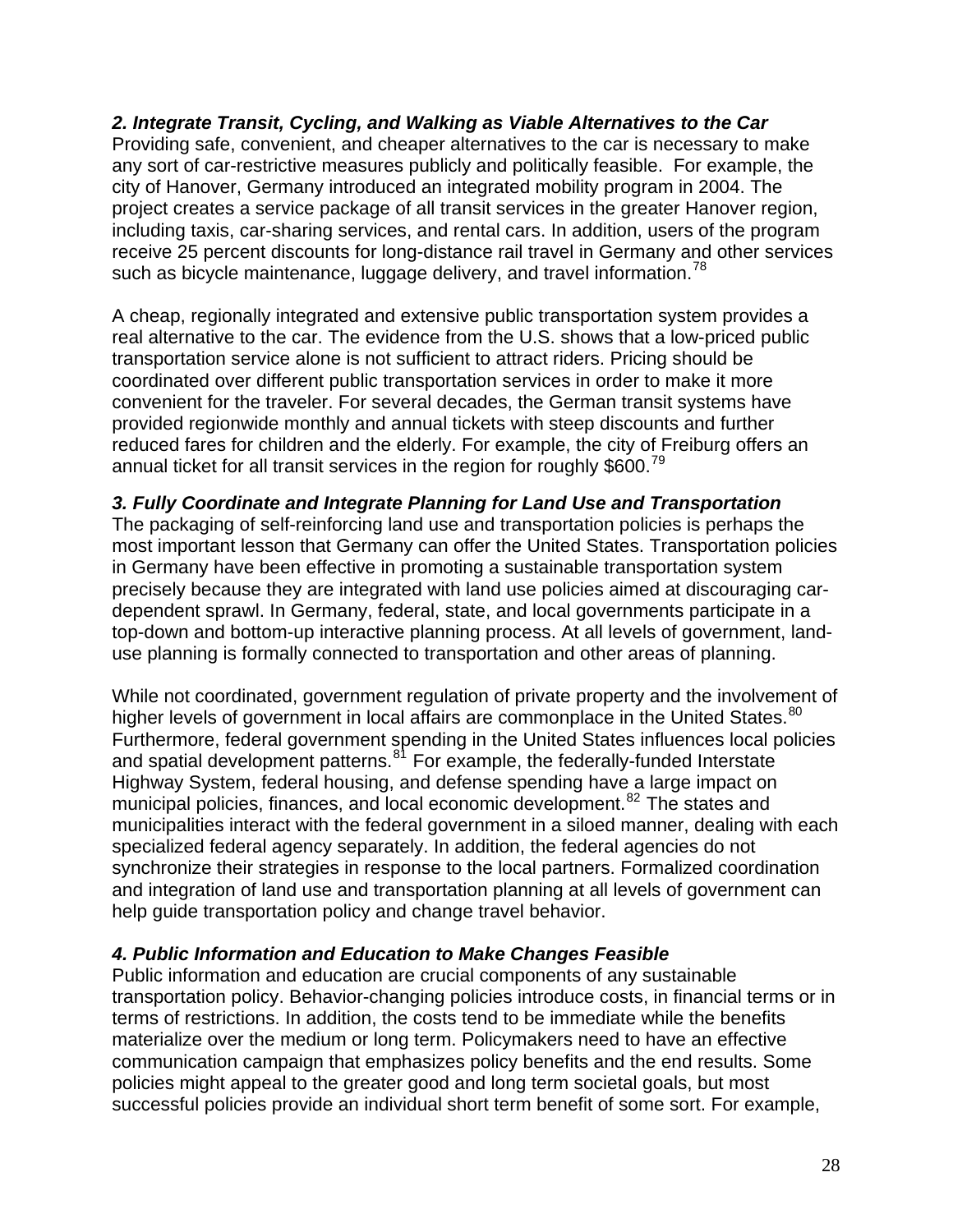everyone benefits from improved air quality, safer travel, and a better quality of life. A relatively immediate positive benefit might be less traffic congestion and more transit services. In Germany, the increase in the gas tax by 75 U.S. cents per gallon between 1999 and 2003 became politically acceptable only when the government promised to use the resulting revenue to lower social security taxes for all employees.

While public information may be construed as a temporary public awareness campaign, education is a permanent tool to affect behavioral change. Bicycle education for children in primary schools in Germany exposes children to traffic rules at an early age. Drivers in Germany have to learn the rights of pedestrians and cyclists as part of their driving lessons before the permit test.

#### *5. Implement Policies in Stages with a Long Term Perspective*

Changes in travel behavior do not happen overnight. The sustainable transportation and land use policies in Germany evolved over several decades. It took considerable time to gather the necessary public and political support and to develop appropriate measures. Policies were implemented initially at a small scale. Successful experiments in a few cities led to their increasing adoption in other cities and eventually nationwide. For example, regional transit organizations were introduced in Hamburg in the late 1960s and had spread to virtually all metropolitan areas throughout Germany by 1990.

Non-controversial projects should be implemented first. For example, German cities started to traffic-calm streets and neighborhoods where a majority of citizens agreed on the harmful effects of car use. The positive outcomes, such as improvements in quality of life and traffic safety, helped win public support for the extension of traffic calming schemes. All cities and villages in Germany have most of their neighborhoods traffic calmed currently.

Policies should be implemented stepwise. A phased approach and long-term view is especially necessary for controversial national policies. The environmental tax reform in Germany increased the gasoline price by 15 U.S. cents per gallon each year from 1999 to 2003. This policy was not very popular, but a phased approach made it possible to increase gasoline taxes by a total of 75 U.S. cents per gallon. A one-time gas tax hike of this magnitude would have been doomed to fail.

These policies should also be applied in a combined manner to achieve a greater synergy of their effects. As previously explained, the success of car-use pricing is dependent on the availability of safe, convenient, and cheaper alternatives to the car. The joint implementation of these policies may lead to a tipping point in travel behavior, when people may decide to walk, bike, or use transit.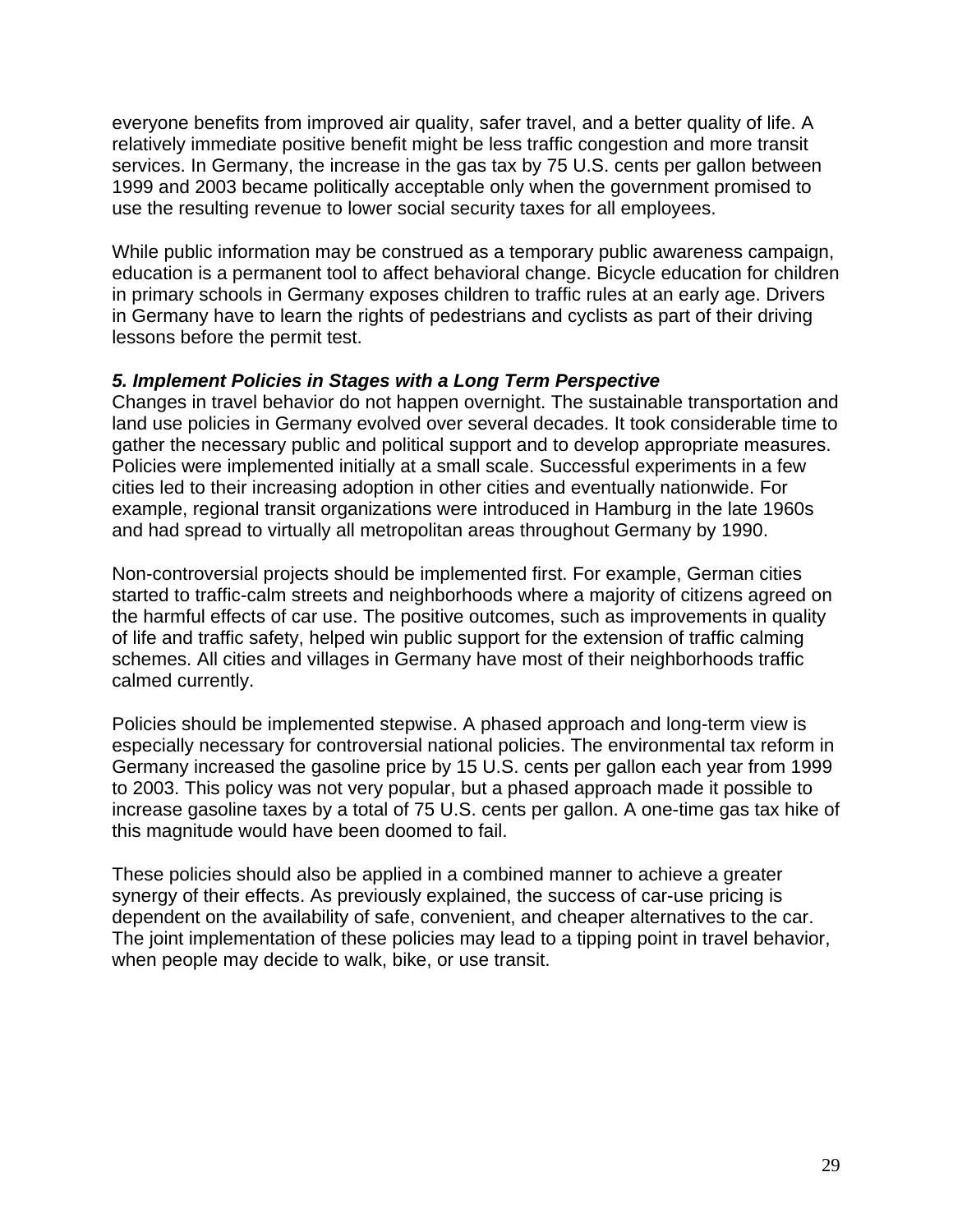#### **VII. CONCLUSION**

Different transportation policies help explain the greater sustainability of transportation in Germany versus the United States. Despite high car ownership rates, the German government made car use more expensive and less convenient than in the United States. This policy was coupled with wide ranging public transportation policies. Extensive, frequent, convenient, and attractively-priced transit services offer viable alternatives to the car in Germany. This transportation policy was implemented in concert with a supportive land use policy. Every level of government in Germany explicitly encouraged compact, mixed-use developments with first-rate facilities for walking and cycling. While each of these policies matters in isolation, combined, these policy carrots and sticks best explain the current status of the transportation system in Germany.

Far more than in Europe and Canada, public policy in America has been crisis-driven. Transportation and land use policies are no exception. Almost all policy changes towards more sustainability resulted from crises such as energy shortages, hazardous levels of air pollution, and escalating traffic fatalities. Now there is an impeding transportation funding crisis, volatile energy prices, and possible U.S. action on climate change. Additionally, the next update of the federal transportation authorization law is due in fall 2009, presenting new policy opportunities for Congress should it summon the political will.

Certainly, most Americans will not give up their cars, but they could reduce the number of trips they make. Less driving is possible if transportation policies provide safe, convenient, and practical alternatives. Even without reduced car ownership, the reduction in driving would enhance the sustainability of transportation in the United States. A more sustainable transportation system means not only greater choice of transportation services and lower household transportation expenditures, but a higher quality of life in the longer term.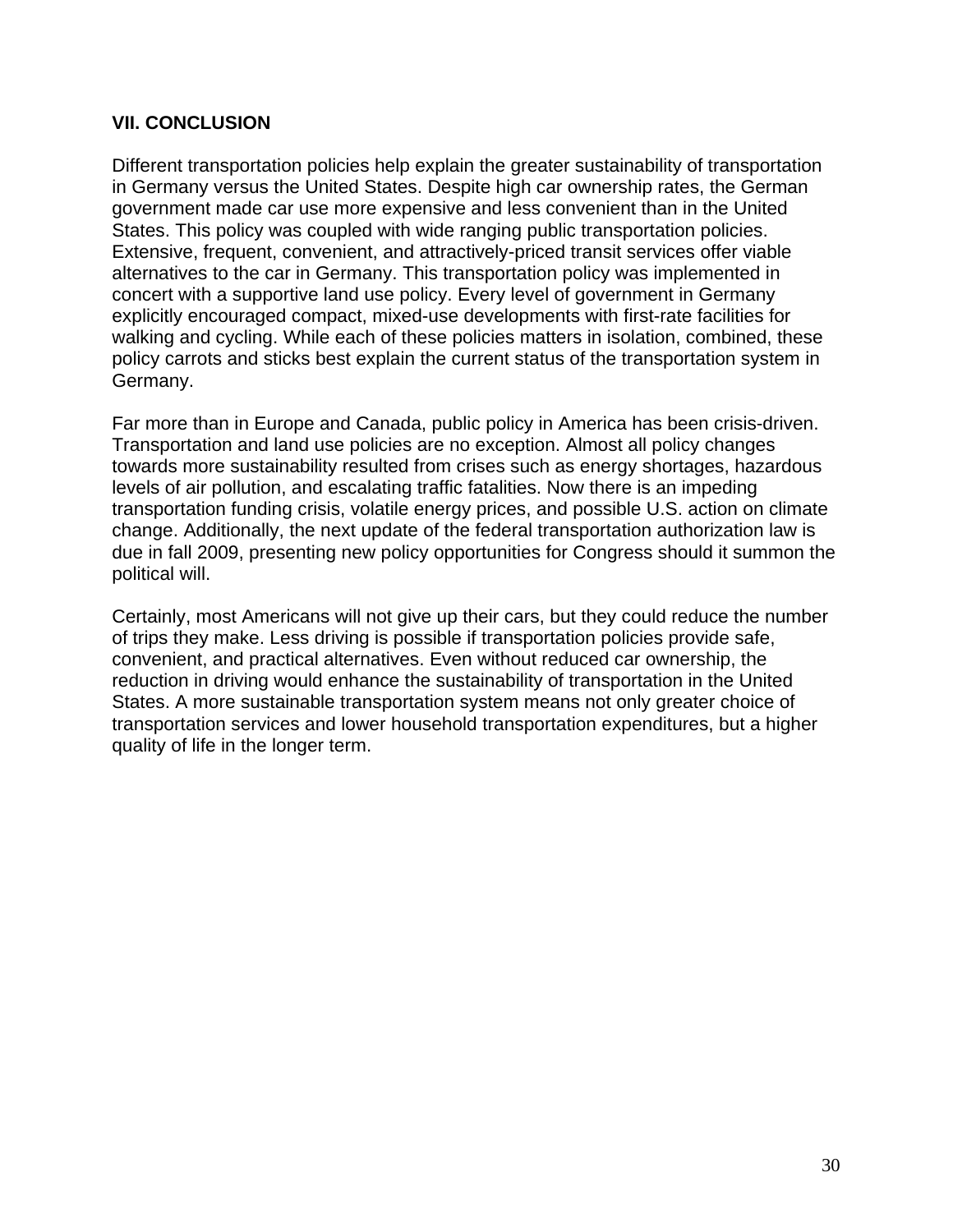#### **NOTES**

 $\overline{a}$ 

- <sup>2</sup> David Banister, John Pucher, and Martin Lee-Gosslin, "Making Sustainable Transport Acceptable." In Piet Rietveld and Roger Stough, eds., *Institutions and Sustainable Transport: Regulatory Reform in Advanced Economies* (Northampton, MA: Edward Elgar Publishing, 2007).
- <sup>3</sup> International Monetary Fund, "World Economic Outlook Database" (2008).
- $<sup>4</sup>$  As of 2006, the United States, China and Germany had the most extensive road networks in the world. In terms of</sup> road density, including all categories of paved roads, the United States has less than a fourth the supply of roads per square miles than Germany (0.27 vs. 1.11 miles), but 71 percent more roadway per capita (8.26 vs.4.84 miles per 1,000 population). See International Road Federation, "World Road Statistics" (2007). Organization of Economic Cooperation and Development, "OECD Statistics" (2007).
- 5 Federal Highway Administration (FHWA), *Highway Statistics* (Department of Transportation, 1990–2008). German Federal Ministry of Transport, Building and Urban Affairs (BMVBS), *German Transport in Figures 1991–2008*  (German Federal Ministry of Transport, Building and Urban Affairs, 1991-2008).
- 6 Barbara Schmucki, *Dreams of Moving Traffic: Urban Transportation Planning in East and West Germany Since 1945* (Munich: Campus, 2001). Martin Wachs and others, *The Car and the City: The Automobile, the Built Environment, and Daily Urban Life* (University of Michigan Press, 1992). Winnfried Wolf, *Railways and Automobiles: Passenger and Freight Transport on Rails and Roads: History and Perspectives* (Hamburg: Rasch und Roehrig, 1986).
- <sup>7</sup> IRF, "World Road Statistics."
- $^8$  Andreas Cremer, "VW, BMW and Mercedes Sales Tumble as Recession Bites", Bloomberg News, February 6, available at www.bloomberg.com/apps/news?pid=20601100&refer=germany&sid=ajoFJ6foyYKs. In December 2008, the U.S. federal government provided \$ 13.4 billion to the "Big Three" in hopes of staving off failure. Amid continuing dramatic declines in car sales at the beginning of 2009, this amount might not prove sufficient. According to their auditor's annual report, GM is on the brink of bankruptcy as of March 2009. See: Bhattiprolu Murti and Neal E. Boudette, "GM Auditors Raise Doubts on Auto Maker's Viability" The Wall Street Journal, March 5, 2009, available at http://online.wsj.com/article/SB123625134434838921.html.
- $9$  Including automobile manufacturing, car dealerships, car repairs, gas stations, assorted car travel services, and road construction, the car related industry in the USA only accounted for 10% of all US jobs in 2006 and for less than 10% of GDP. By comparison, the German industry—excluding road construction—accounted for 14% of all jobs in the German economy in 2005 and for 20% of GDP. See FHWA, *Highway Statistics*. German Automobile Industry Association (VDA), "Automobile Manufacturing in Germany"(2007).
- 10 Barbara Schulz and Fabian Dosch, "Controlling Trends in Settled Land Area in Germany and Switzerland," *DISP Journal* 41 (2005): 5–15.
- <sup>11</sup> Stephan Schmidt and Ralph Buehler, "The Planning Process in the U.S. and Germany: A Comparative Analysis," *International Planning Studies* 12 (1) (2007): 55-75.
- 12 Paul Baron, "Transportation in Germany: A Historical Overview," *Transportation Research Part A: Policy and Practice* 29 (1) (1995):9-20. BMVBS, *Overview: Changes in Urban Development over Time* (German Federal Ministry of Transport, Building and Urban Affairs, 2008). Uwe Koehler, "Traffic and Transport Planning in German Cities," *Transportation Research Part A* 29A (4) (1995): 253–261. Schmucki, *Dreams of Moving Traffic.*
- 12 BMVBS, *German Transport in Figures 1991–2008.*U.S. Department of Energy, *Transportation Energy Intensity Indicators*, (Department of Energy, 2007).
- $13$  The United Nations defines sustainable development as meeting "the needs of the present without compromising the ability of future generations to meet their own needs" (World Commission of Economic Development 1987, p.43). Newman and Kenworthy (1999) and the World Bank (1996) describe sustainable transportation as mediating between economic growth, social development and the environment. Banister et al. (2007) identify at least two competing paradigms within sustainable transportation. The first calls for reducing energy inputs into the transportation system, while maintaining transportation output. This approach relies mainly on technological innovations to make vehicles more energy efficient. The other foresees reductions in transportation inputs and

<sup>&</sup>lt;sup>1</sup> Dr. Ralph Buehler is assistant professor in urban affairs and planning at the School of Public and International Affairs, Virginia Tech, Alexandria, VA. Dr. John Pucher is professor at the Bloustein School of Planning and Public Policy, Rutgers University, New Brunswick, NJ, Dr. Uwe Kunert is senior research associate in energy, transportation and environment at the German Institute for Economic Research (DIW Berlin), Germany.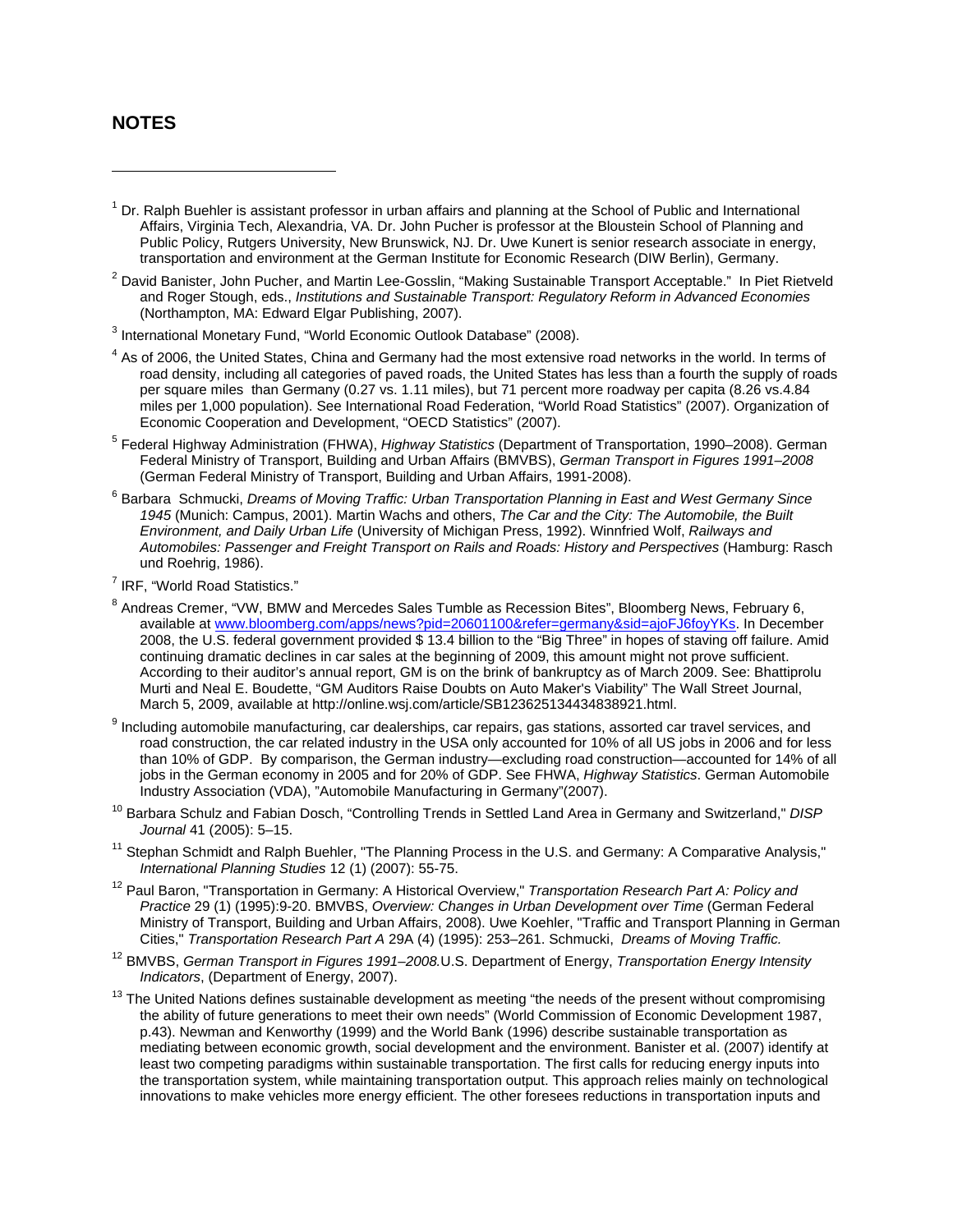outputs, thus calling for changes in travel behavior towards non-motorized modes and public transportation. See Banister, Pucher, and Lee- Gosslin, "Making Sustainable Transport Acceptable". Peter Newman and Jeffrey Kenworthy, *Sustainability and Cities* (Washington: Island Press, 1999). The World Bank, "Sustainable Transport: Priorities for Policy Reform" (1996). United Nations- World Commission of Economic Development, "Our Common Future" (Oxford: Oxford University Press, 1987).

- 14 BMVBS, *German Transport in Figures 1991-2008.*U.S. Department of Energy, *Transportation Energy Intensity Indicators*, (Department of Energy, 2007).
- <sup>15</sup> The German public transportation system carried 21 passengers per vehicle versus 11 passengers per vehicle in the United States in 2005. The number of transit passengers per vehicle was calculated as a ratio of transit passenger miles and vehicle miles. Association of German Transit Agencies (VDV), "Annual Report 2005" (2006). APTA, "2007 Public Transportation Fact Book", p. 12, table 7 and p. 16, table 11,available at www.apta.com/research/stats/factbook/documents/factbook07.pdf (June 2008).
- <sup>16</sup> International Traffic Safety Data and Analysis Group (IRTAD), "Selected Risk Values for the Year 2005," available at cemt.org/IRTAD/IRTADPublic/we2.html (January 2008).

 $\overline{a}$ 

- <sup>18</sup> See Table 3.
- 19 German Federal Office for Statistics (DESTATIS), *Income and Expenditure Survey* (German Federal Office for Statistics, 2003). U.S. Department of Labor, "Consumer Expenditure Survey" (Department of Labor, 2003).
- $^{20}$  The total spending (capital and maintenance) for highways and transit by all levels of government was \$ 625 per capita in the United States and \$460 per capita in Germany in 2006. The number for the United States is calculated based on highway and transit numbers provided by Congressional Budget Office (CBO), "Trends in public Spending on Transportation and Water Infrastructure, 1956-2004 " (August 2007) and 2006 U.S. Population from Bureau of Census, *Annual Population Estimates 2000 to 2008*, (Department of Commerce, 2008), table 1. The exchange rate used is in purchasing power parities (PPP)—0.858 Euros (Germany) per US dollar from OECD, "Main Economic Indicators, March 2009" (2009), p.281. The highway spending for Germany is from BMVBS, *Transport in Figures*. The transit figures are indexed for inflation from the numbers provided by Hans Joachim Rönnau and others, "Environmental policy recommendation for the financing of the local public transport" (Berlin: German Federal Environmental Protection Agency (UBA), 2003).
- <sup>21</sup> Genevieve Giuliano and Joyce Dargay, "Car Ownership, Travel and Land Use: A Comparison of the US and Great Britain," *Transportation Research Part A* 40 (2005): 106-24. John Pucher and Christian Lefevre, *The Urban Transport Crisis in Europe and North America* (Mac-Millan Press, 1996). Andreas Schafer and David Victor, "The Future Mobility of the World Population," *Transportation Research Part A* 34 (2000): 171-205.
- $22$  These two surveys are the most comparable national surveys in the world, since the German survey used the American survey as a model. They are also rather close in periods of data collected. While there are a few minor differences, the surveys are consistent in almost all aspects of variable definitions, methodology, timing, target populations, sample size, and response rates. Table A-1 in the Appendix provides more information on the differences between the two surveys. For more information see Uwe Kunert, J. Kloas, and H. Kuhfeld, "Design Characteristics of National Travel Surveys. Internationals Comparison for 10 Countries," *Transportation Research Record* 1804 (2002): 107-116.
- <sup>23</sup> In this case, low dense areas have population densities of less than 1,000 people per km<sup>2.</sup> FHWA, *National Household Travel Survey 2001-Version 2004* (Department of Transportation, 2005). German Institute for Economic Research (DIW) and Institute for Applied Social Sciences (INFAS), "Final Report: The Mobility in Germany Travel Survey" (2004). Oak Ridge National Laboratories, "National Household Travel Survey 2001" (Version 2004).
- <sup>24</sup> The Appendix, available online, presents detailed description of the variables used and the results of each specification of the model; See
	- [www.brookings.edu/reports/2009/0416\\_transportation\\_sustainability\\_buehler.aspx](http://www.brookings.edu/reports/2009/0416_transportation_sustainability_buehler.aspx).
- 25 David Banister, *Unsustainable Transportation* (Routledge, 2005). David Banister, John Pucher, and Martin Lee-Gosslin, "Making Sustainable Transport Acceptable." In Piet Rietveld and Roger Stough, eds., *Institutions and Sustainable Transport: Regulatory Reform in Advanced Economies* (Northampton, MA: Edward Elgar Publishing, 2007). Pietro Nivola, *Laws of the Landscape. How Policies Shape Cities in Europe and America* (Washington: Brookings, 1999). John Pucher, "Urban Passenger Transport in the United States and Europe: A Comparative Analysis of Public Policies. Part 2. Public Transport, Overall Comparisons and Recommendations," *Transport Reviews* 15 (3) (1995): 211–27.Transportation Research Board (TRB), "Making Transit Work: Insight from Western Europe, Canada and the United States" (2001).

 $17$  Ibid.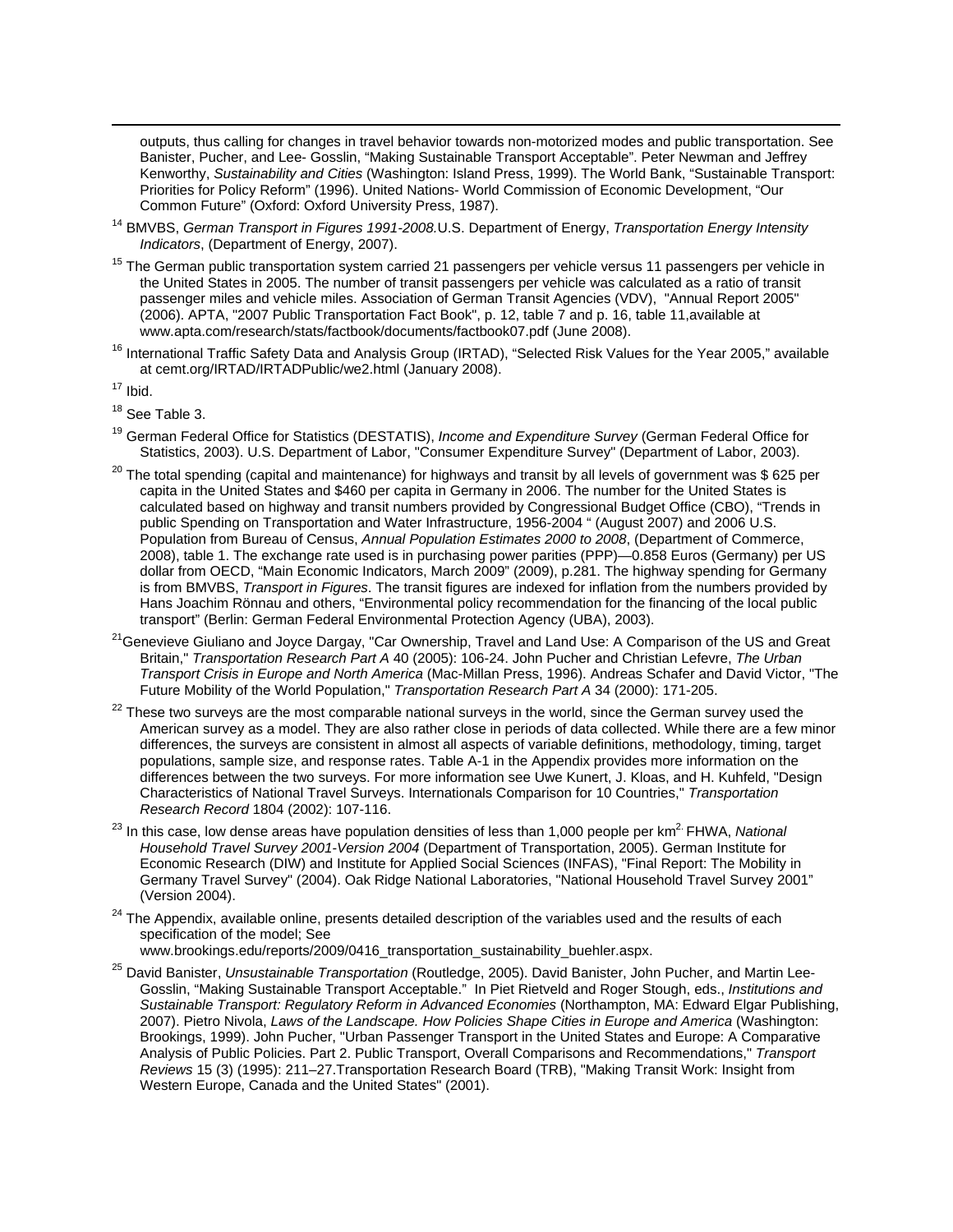- <sup>26</sup> American Automobile Association (AAA), "Your Driving Costs 2006" (2007). German Automobile Association (ADAC), "Driving Costs 2006" (2007).
- 27 German Federal Ministry of Finance (BMF), *Federal, State, and Local Tax Revenues in 2006* (German Federal Ministry of Finance, 2007). U.S. Federation of Tax Administrators, "State Sales Taxes on Vehicle Purchases" (2007).
- 28 BMF, *Registration Fees for Passenger Vehicles* (German Federal Ministry of Finance, 2006). DIW (German Institute for Economic Research), "Vehicle Registration Fees in Europe" (2005). FHWA, *Summary of State Motor Vehicle Registration Fee Schedules* (Department of Transportation, 2001). TRB, "Making Transit Work."
- 29 Fahrtipps, "Costs of a Driver's License" (2008). FHWA, *Motor Vehicle Driver Licenses*, (Department of Transportation, 2007). German Federal Vehicle Register (KBA), *The Basics About Driver's Licensing in Europe* (German Federal Vehicle Register, 2007).
- 30 Aral, "Gasoline Taxes" (2007). Bureau of Transportation Statistics (BTS), *National Transportation Statistics* (Department of Transportation, 2000-2008). International Energy Agency (IEA), "Energy Prices and Taxes" (2008).
- <sup>31</sup>Kai Schlegelmilch, *The Experience with Green Budget Reform in the EU and Especially Germany (German Federal* Environmental Protection Agency, 2005).
- 32 Ibid. German Federal Environmental Protection Agency (UBA), *Environmental Tax Reform* (German Federal Environmental Protection Agency, 2005).
- 33 FHWA, *Highway Statistics 2006* (Department of Transportation, 2008), table HF-10, available at www.fhwa.dot.gov/policy/ohim/hs06/pdf/hf10.pdf (January 2008).
- $34$  In response, Congress transferred \$ 8 billion from the general fund, in order to replenish the Highway Trust Fund for the last month of the fiscal year 2008 fiscal year and the beginning of the 2009 fiscal year.
- <sup>35</sup>IRF, "World Road Statistics."
- <sup>36</sup> John Pucher and Ralph Buehler, "Making Cycling Irresistible: Lessons from the Netherlands, Denmark, and Germany," *Transport Reviews* 28 (1) (2008): 495–528.
- 37 Paul Baron, "Transportation in Germany: A Historical Overview," *Transportation Research Part A: Policy and Practice* 29 (1) (1995):9-20. BMVBS, *Overview: Changes in Urban Development over Time* (German Federal Ministry of Transport, Building and Urban Affairs, 2008). Uwe Koehler, "Traffic and Transport Planning in German Cities," *Transportation Research Part A* 29A (4) (1995): 253-261. Schmucki, *Dreams of Moving Traffic.*
- <sup>37</sup> Robert Caro, *The Powerbroker: Robert Moses and the Fall of New York* (Random House, 1975). Kenneth Jackson, *Crabgrass Frontier. The Suburbanization of the United States* (Oxford University Press, 1985). Jane Jacobs, *The Death and Life of Great American Cities* (Random House, 1961). TRB, "Consequences of the Interstate Highway System for Transit: Summary of Findings," TCRP Synthesis Report No. 42 (1998).
- 38 Carmen Hass-Klau, *The Pedestrian and City Traffic* (New York: Belhaven Press, 1993). Carmen Hass-Klau, "Impact of Pedestrianization and Traffic Calming on Retailing: A Review of the Evidence from Germany and the UK," *Transport Policy* 1 (1) (1993): 21-31.
- 39 Manfred Boltze and Petra Schaefer, "Alternatives for Parking Restrictions and Enforcement," *Internationales Verkehrswesen*, Vol. 6 (2005):11-15. German Federal Highway Research Institute (BAST), *Current Practice of Local Parking Management Schemes in Germany* (German Federal Ministry of Transport, Building and Urban Affairs, 2004). Institute of German Economy Köln Consult GmbH, "The Cost of Parking in Germany" (2008). Koehler, "German Cities." Hartmut Topp, "Parking Policies to Reduce Car Traffic in German Cities," *Transport Reviews* 13, (1) (1993): 83–95. ———. "The Role of Parking in Traffic Calming," *World Transport Policy and Practice* 1, (3) (1994):17–22.
- 40 Michael Manville and Donald Shoup, "People, Parking and Cities," *Access* 25 (2004): 2–8. Donald Shoup, "Instead of Free Parking," *Access* 15 (1999):6-9. Donald Shoup, *The High Cost of Free Parking* (Chicago: APA Planners Press, 2005).
- <sup>41</sup> Jeffrey Kenworthy, "A Global Perspective on Urban Transport: Shaping the Future of Urban Settlements with Rail-Based Public Transport Systems" (Bern, Switzerland: Swiss Federal Railways, 2002).
- 42 BMVBS, *Transport in Figures*. BTS, *National Transportation Statistics*.

44 DIW, "Vehicle Registration Fees in Europe"(2005). DIW, "Quantifying the Effects of the Environmental Tax Reform" (2005).

 $43$  Ibid.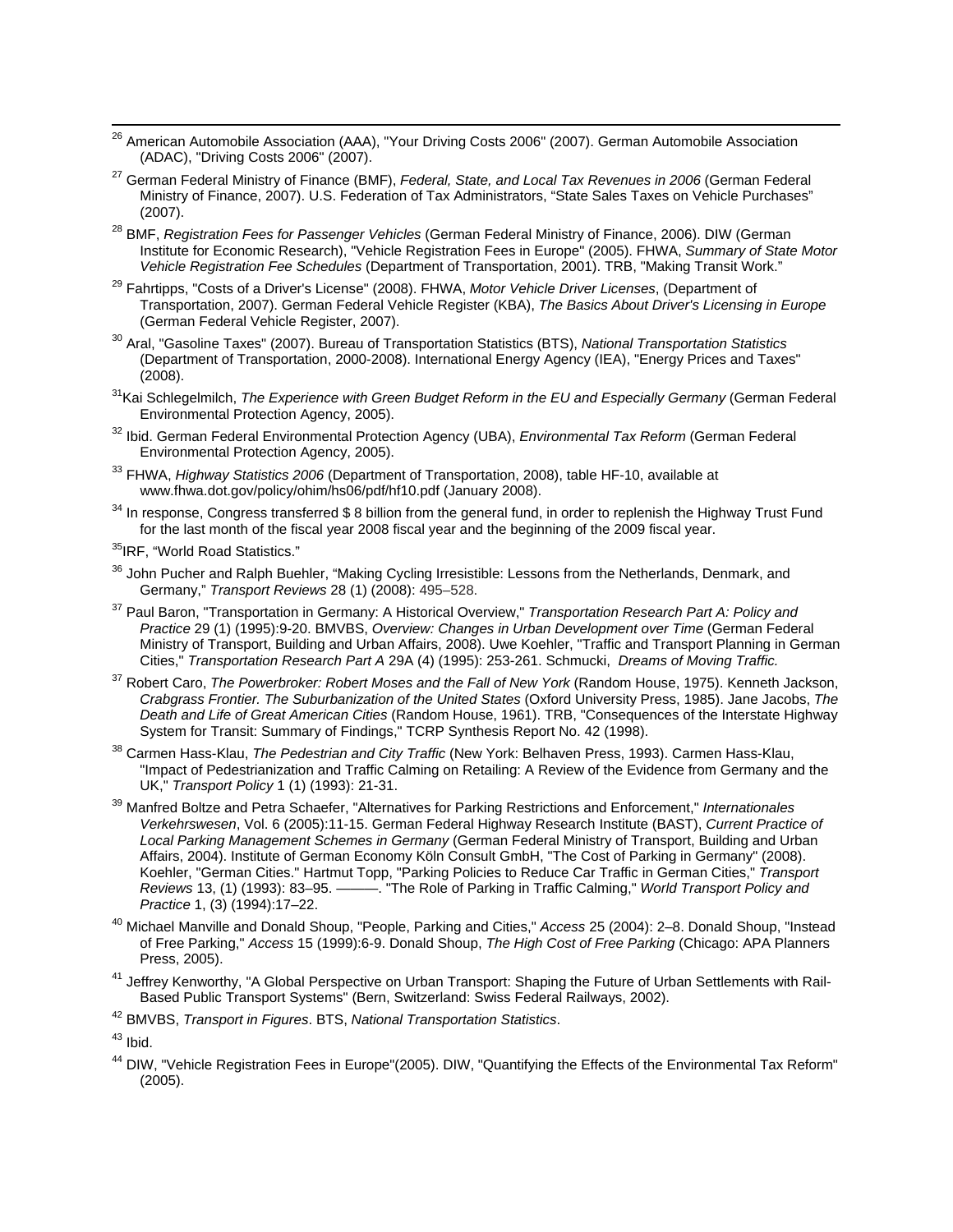- 45 German Federal Government, *Federal Government Report about Transit Since Reunification* (German Federal Government, 1999). John Pucher and Stefan Chlorer, "Urban Transport in Germany: Providing Feasible Alternatives to the Car," *Transport Reviews* 18, (4) (1998): 285–310. John Pucher and Stefan Kurth, "Making Transit Irresistible: Lessons from Europe," *Transportation Quarterly* 49 (1) (1995): 117–28.
- 46 BMVBS, *Transport in Figures*. Pucher and Kurth. "Making Transit Irresistible." Pucher and Chlorer. "Urban Transport in Germany."
- 47 Association of German Transit Agencies (VDV), "Annual Report 2006" (2007).
- 48 Pucher and Buehler. "Making Cycling Irresistible."
- 49 VDV, "Annual Statistics 2005" (2006). VDV "Annual Report 2006" (2007).
- 50 VDV, "Annual Statistics 2007" (2008).
- $51$  U.S. Code, Title 49, Sec. 5307, (d) (1)(D).
- 52 APTA (American Public Transportation Association), "2008 Public Transportation Fare Database", p.12, table 2, p.15, table 5, and p.50, table 15 (2008).
- 53 As of March 23, 2009. See Transit Center, Inc, "Commuter TaxSave: Employee Benefits", available at www.mycommutertaxsave.com/FAQ.htm (March 2009)
- <sup>54</sup> Under federal regulations, some capital funds may be used to fund a portion of operating expenses, and would therefore be considered operating funds. APTA, "2008 Public Transportation Fact Book", available at www.apta.com/research/stats/factbook/documents08/2008\_funding\_operations\_final.pdf (June 2008), p.41, table 47.
- <sup>55</sup> The German public transportation system carried 21 passengers per vehicle versus 11 passengers per vehicle in the United States in 2005. The number of transit passengers per vehicle was calculated as a ratio of transit passenger miles and vehicle miles. Association of German Transit Agencies (VDV), "Annual Report 2005" (2006). APTA, "2007 Public Transportation Fact Book", p. 12, table 7 and p. 16, table 11, available at http://www.apta.com/research/stats/factbook/documents/factbook07.pdf (June 2008).
- <sup>56</sup> Rönnau. "Strategies for Innovation." Rönnau and others, "Financing Public Transport".
- <sup>57</sup> This is the number of transit trips per person per year. This number is a ratio of linked transit trips to population. The number of linked trips is calculated by dividing the number of annual unlinked transit passenger trips in the United States by a factor of 1.6 to convert it into linked trips. The conversion factor was decided based on a National Center for Transit Research 2005 report and a conversation with APTA data expert John Neff. The number of transit linked trips is readily available for Germany. APTA, "2008 Public Transportation Fact Book-Part 2", p. 2, table 1, (June 2008). National Center for Transit Research, "Public Transit in America: Results from the 2001 National Household Travel Survey", Report No. BC 137-48 (2005) (University of South Florida, Center for Urban Transportation Research, 2005). Personal communication from John Neff, senior policy researcher, American Public Transportation Association, November 26, 2006. VDV " Annual Statistics 2005" (2006).
- 58 John Pucher and Lewis Dijkstra, "Promoting Safe Walking and Cycling to Improve Public Health: Lessons from the Netherlands and Germany," *American Journal of Public Health* 93, (3) (2003):1509–1516.
- 59 IRTAD. "Selected Risk Values."
- 60 BMVBS (Federal Ministry of Transport, Building and Urban Affairs). *Ride Your Bike* (BMVBS, 2002). BMVBS, *Overview: Changes in Urban Development over Time* (BMVBS, 2008). Schmucki, *Dreams of Moving Traffic.*
- <sup>61</sup> City of Berlin, "Cycling in Berlin" (2006). City of Freiburg, "Transportation Planning in Freiburg" (2007). City of Muenster, "Muenster German Capital of Cycling" (2004). City of Munich, "Transportation Planning in Munich" (2006).
- $62$  GTZ, "Urban Transport Strategy Review: Experiences from Germany and Zurich" (Eschborn: GTZ, 2001). Joseph Hajdu, "Pedestrian Malls in West Germany: Perceptions of Their Role and Stages in Their Development," *Journal of the American Planning Association* 54, (3) (1989): 325-35.
- 63 Robert Burchell and others, "Costs of Sprawl 2000," *TCRP Report 74* (Washington: Transportation Research Board, 2002). DIFU (The German Urban Institute), "Suburbanisation and Urban Development in Germany: Trends - Models - Strategies" (Berlin, Köln: DIFU, 2004). Colin Divall and Winstan Bond, *Suburbanizing the Masses: Public Transport and Urban Development in Historical Perspective* (Burlington: Ashgate, 2003). Nivola, *Laws of the Landscape*.
- <sup>64</sup> Schmidt and Buehler, "The Planning Process."
- <sup>65</sup> Dietrich Fuerst and Frank Scholles, "Introduction to Regional Planning: Organization" (Hannover: Institute for Regional Planning, Leibnitz University, 2003). The German Federal Office for Building and Regional Planning,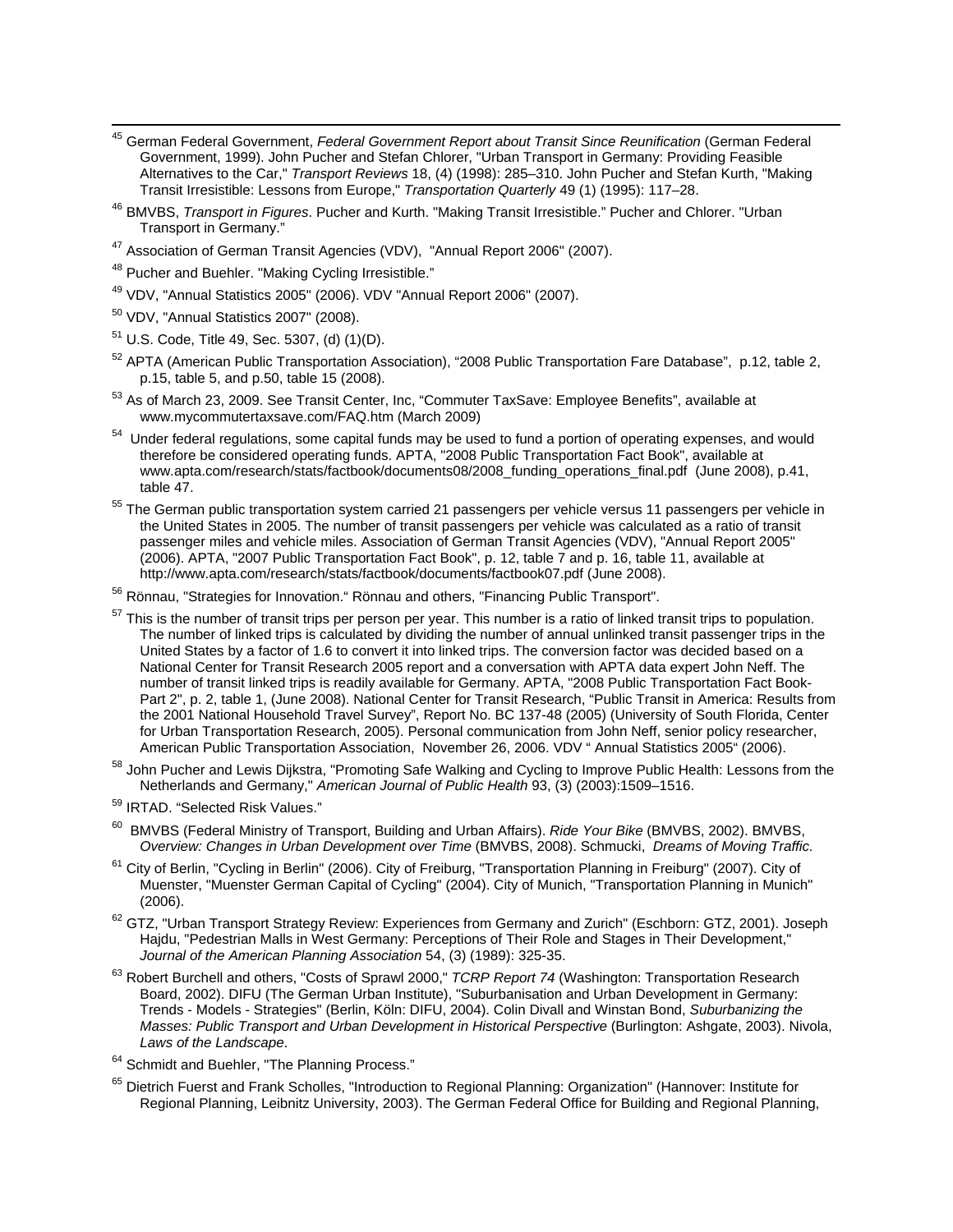*Urban Development and Urban Policy in Germany* (Federal Ministry of Transport, Building and Urban Affairs, 2000). Klaus Kunzmann, "State Planning: A German Success Story?" *International Planning Studies* 6, (2) (2001): 153-66.

<sup>66</sup> Schmidt and Buehler, "The Planning Process."

- 67 Claus Wiegandt, "Mixed Land Use in Germany: Chances, Benefits and Constraints," Lecture at *International Planning Symposium on Incentives, Regulations and Plans - The role of states and nation-states in smart growth*, University of Maryland, College Park: Planning National Center for Smart Growth Research and Education, 2004.
- 68 Fuerst and Scholles, "Introduction to Regional Planning." The German Federal Office for Building and Regional Planning, Law and Practice of Urban Development in the Federal Republic of Germany (Federal Ministry of Transport, Building and Urban Affairs, 1993). Kunzmann, "State Planning."
- 69 The German Federal Office for Building and Regional Planning, *Law and Practice of Urban Development.*
- 70 Sonia Hirt, "The Devil is in the Definitions. Contrasting American and German Approaches to Zoning," *Journal of the American Planning Association* 73 (4) (2008): 436-450. Jonathan Levine, *Zoned Out. Regulation, Markets and Choices in Transportation and Metropolitan Land-Use* (Washington: Resources for the Future, 2006). Wiegandt, "Mixed Land Use."
- $71$  Hirt. "The Devil is in the Definitions."
- 72 Bureau of the Census, *Census of Governments* (Department of Commerce, 2005). German Federal Office for Statistics (DESTATIS), "Quarterly Report on Local Finances" (German Federal Office for Statistics, 2006).

 $73$  Ibid.

 $\overline{a}$ 

- <sup>74</sup> While not an integrated federal department, the White House Office of Urban Affairs was created on February 19,2009. The goal of this White House office is to coordinate urban policy across federal departments. The detailed responsibilities and the budget were not finalized as of March 30, 2009.
- <sup>75</sup> Mark Delucchi, "Summary of the Nonmonetary Externalities of Motor-Vehicle Use," Working Paper 96-3(1) (Institute of Transportation Studies, University of California- Davis, 2004). Mark Delucchi, "Do Motor-Vehicle Users Pay Their Way?" *Transportation Research A* 41 (2007): 982–1003.
- <sup>76</sup> Robert Puentes and Adie Tomer, "The Road ...Less Travelled: An Analysis of Vehicle Miles Traveled Trends in the U.S." (Washington: Brookings Institution, 2008).
- <sup>77</sup> APTA, "Public Transit Ridership Surges as Gas Prices Decline -- Highest Quarterly Transit Ridership Increase in 25 years", available at [http://www.apta.com/media/releases/081208\\_ridership\\_surges.cfm](http://www.apta.com/media/releases/081208_ridership_surges.cfm) (December 2008).
- 78 Claudia Nobis, "Multimodality facets and causes of Sustainable Mobility Behavior," *Transportation Research Record* 2010 (2007):35-44.
- $79$  City of Freiburg, "Overview of Transit Planning" (2008).
- <sup>80</sup> Anthony Downs, "Contrasting Strategies for the Economic Development of Metropolitan Areas in the United States and Europe." In A. Summer, P. Cheshire, and L. Senn, eds., *Urban Change in the United States and Western Europe: Comparative Analysis and Policy* (Washington: The Urban Institute Press, 1999). Nivola, *Laws of the Landscape*.

 $81$  Ibid.

<sup>82</sup> Nivola, *Laws of the Landscape.*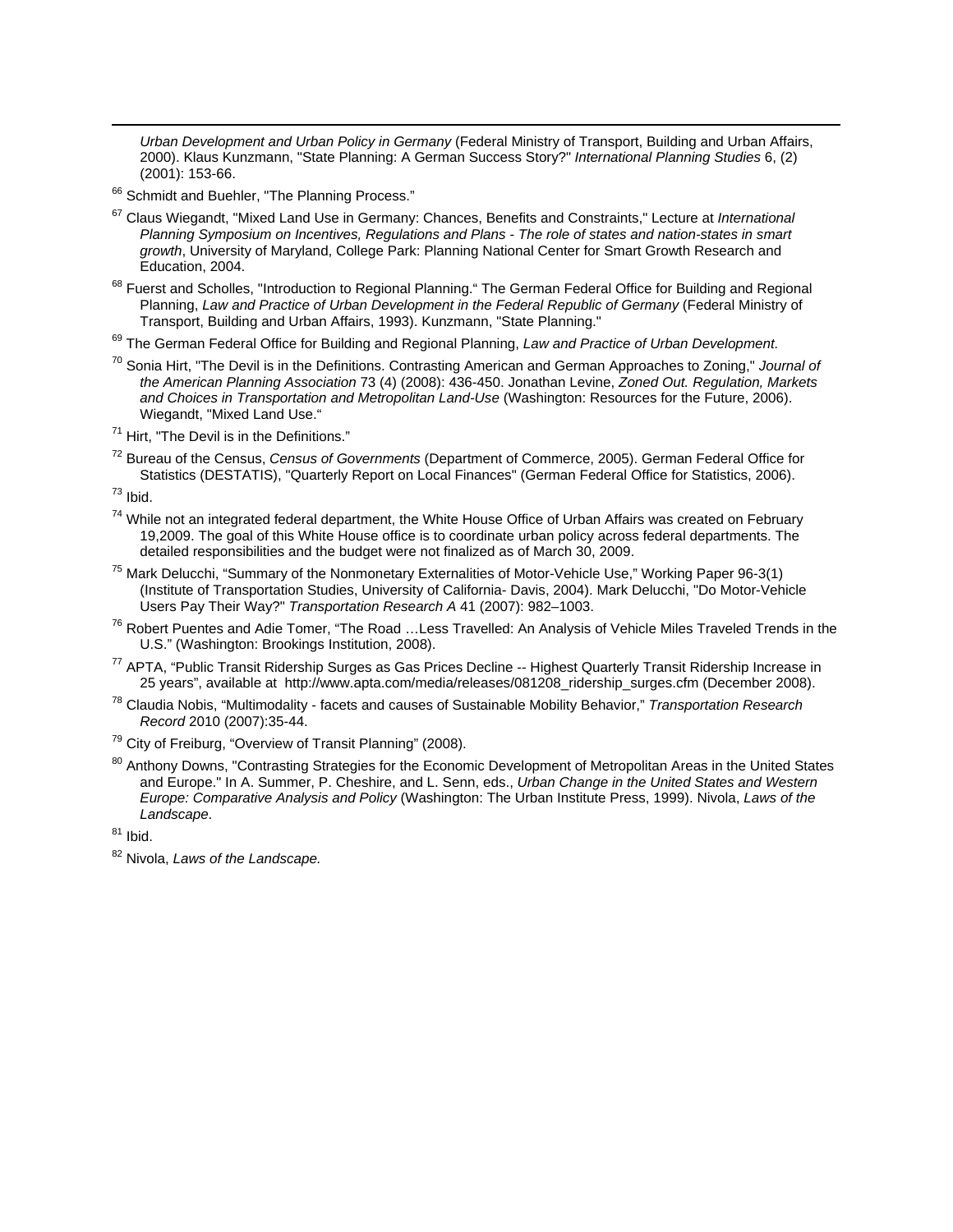#### **ACKNOWLEDGEMENTS**

 $\overline{a}$ 

The authors are grateful for financial support from the Bloustein School of Planning and Public Policy at Rutgers University, the Brookings Institution, and the German Federal Ministry of Transport, Building and Urban Affairs. The authors are indebted to Martin Robins, Joseph Seneca, James Hughes, Radha Jagannathan, Michael Greenberg, Nora Lovrien, and John Neff for their help and advice while writing this report. Julie Wagner, Christoph Schemionek, Phineas Baxandall, Brent Riddle, and Klaus Deutsch provided valuable comments in the review of this report. Emilia Istrate edited and managed the report throughout the publication process.

The Brookings Institution Metropolitan Policy Program would like to thank The Surdna Foundation and The Rockefeller Foundation for their support of the Program's Metropolitan Infrastructure Initiative, a multiyear effort launched in 2008. We also wish to thank the members of the Metropolitan Leadership Council for their support of the Blueprint Initiative and the John D. and Catherine T. MacArthur Foundation, the George Gund Foundation, the Rockefeller Foundation, and the Heinz Endowments, for their general support of the program. This work builds on a decade of independent and rigorous research and policy development funded through prior support from the Ford Foundation, the Joyce Foundation, MacArthur Foundation, the McKnight Foundation, Charles Stewart Mott Foundation, the William Penn Foundation, and the Rockefeller Foundation.

**For More Information:** 

Ralph Buehler Assistant Professor Virginia Tech [ralphbu@vt.edu](mailto:ralphbu@vt.edu)

Emilia Istrate Senior Research Analyst Brookings Institution Metropolitan Policy Program [eistrate@brookings.edu](mailto:eistrate@brookings.edu)

#### **For General Information:**

Metropolitan Policy Program at Brookings 202.797.6139 www.brookings.edu/metro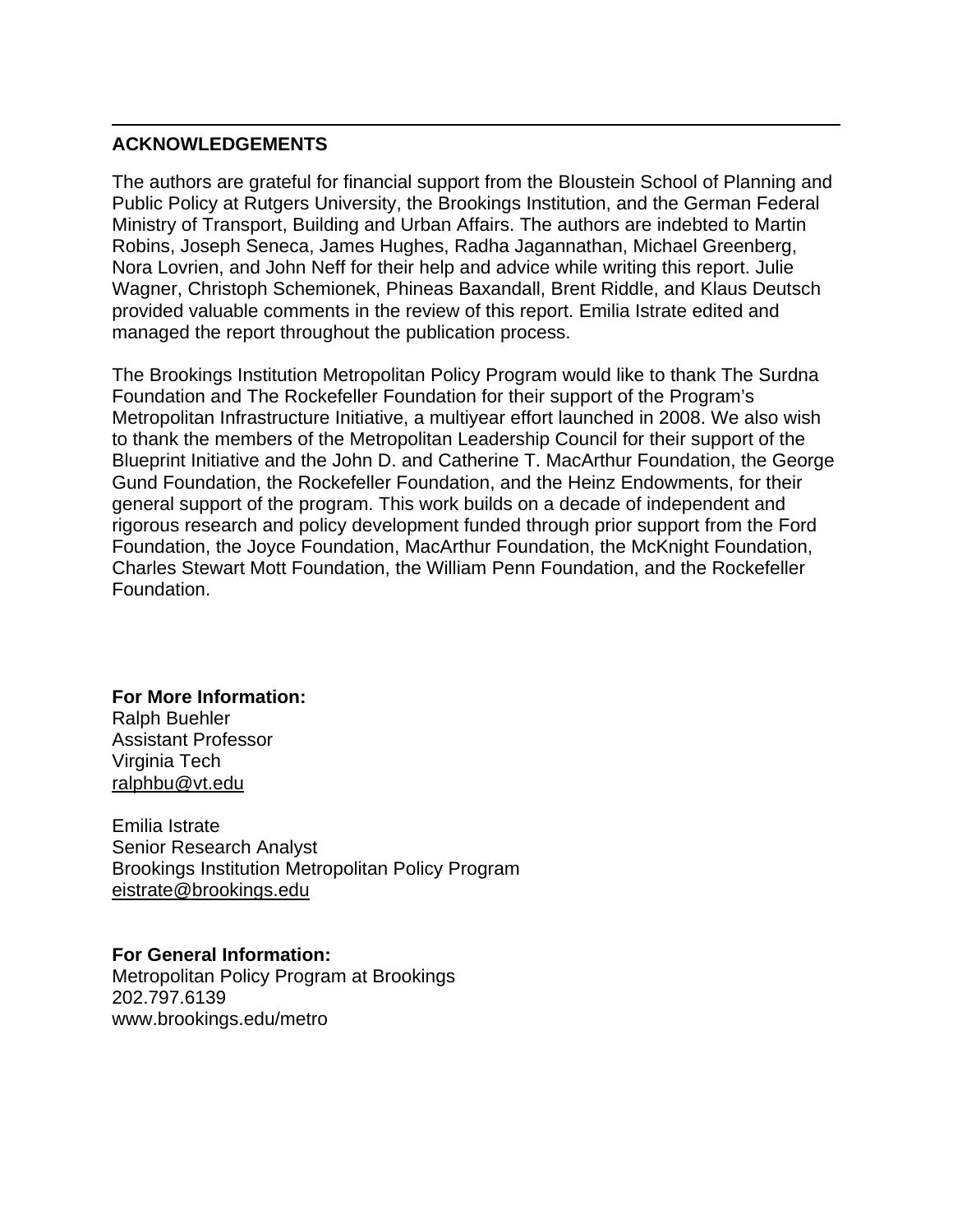#### About the Brookings Institution **Metropolitan Program at Brookings**

Created in 1996, the Metropolitan Policy Program provides decisionmakers with cutting-edge research and policy ideas for improving the health and prosperity of metropolitan areas including their component cities, suburbs, and rural areas. To learn more visit www.brookings.edu/metro.

#### **About the Brookings Institution** Metropolitan Infrastructure Initiative

Launched in 2008, the goal of the initiative is to develop timely, independent analysis, frame key debates, and offer policy recommendations to help leaders in the U.S. and abroad address key infrastructure challenges with specific emphasis on transportation. This work builds on a decade of independent and rigorous research and policy development. This and other publications, speeches, presentations, and commentary on transportation and infrastructure are available: http://www.brookings.edu/topics/infrastructure.